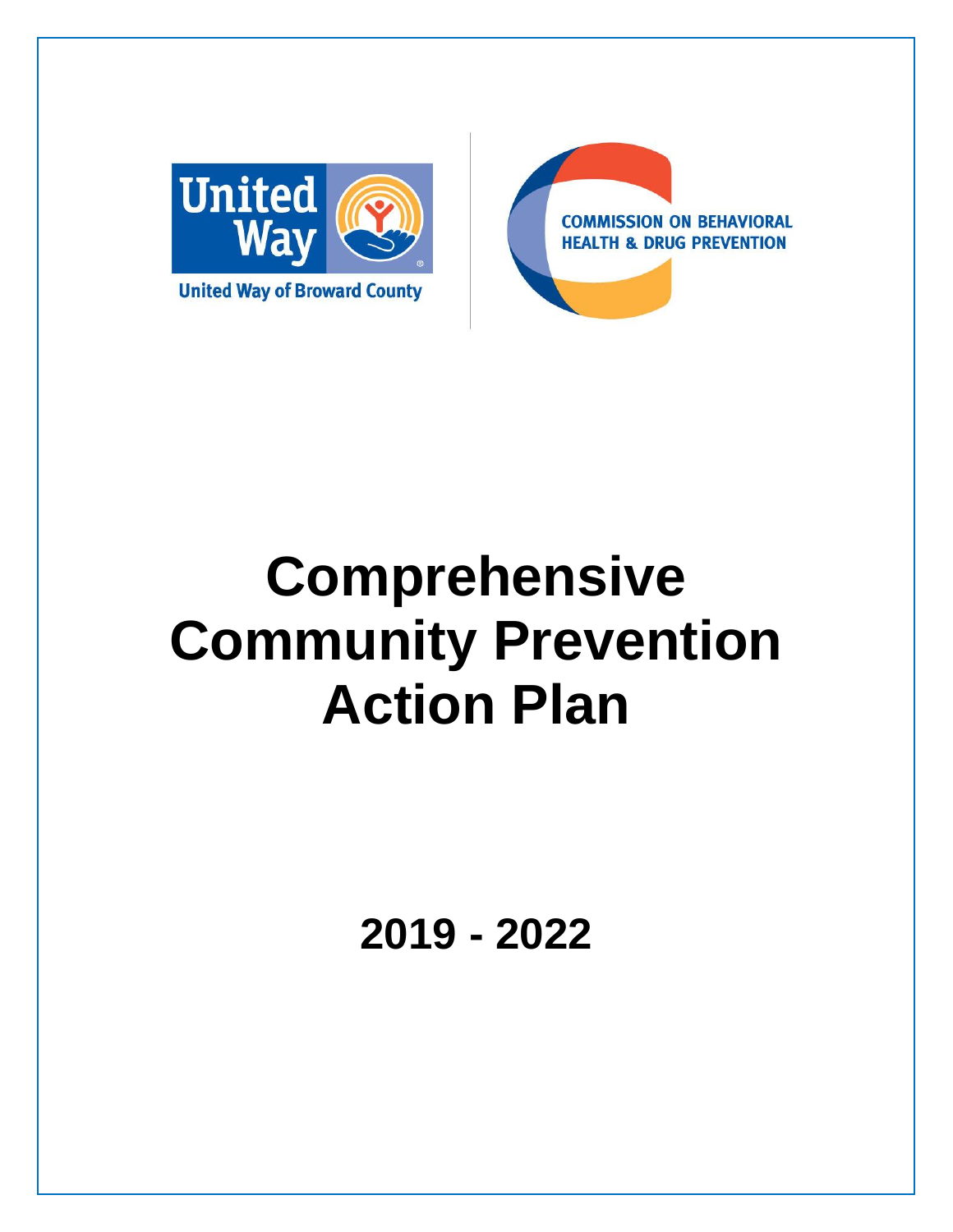## **TABLE OF CONTENTS**

| Appendix A: Problem Statement and Community Needs Assessment Tool  18 |
|-----------------------------------------------------------------------|
|                                                                       |
|                                                                       |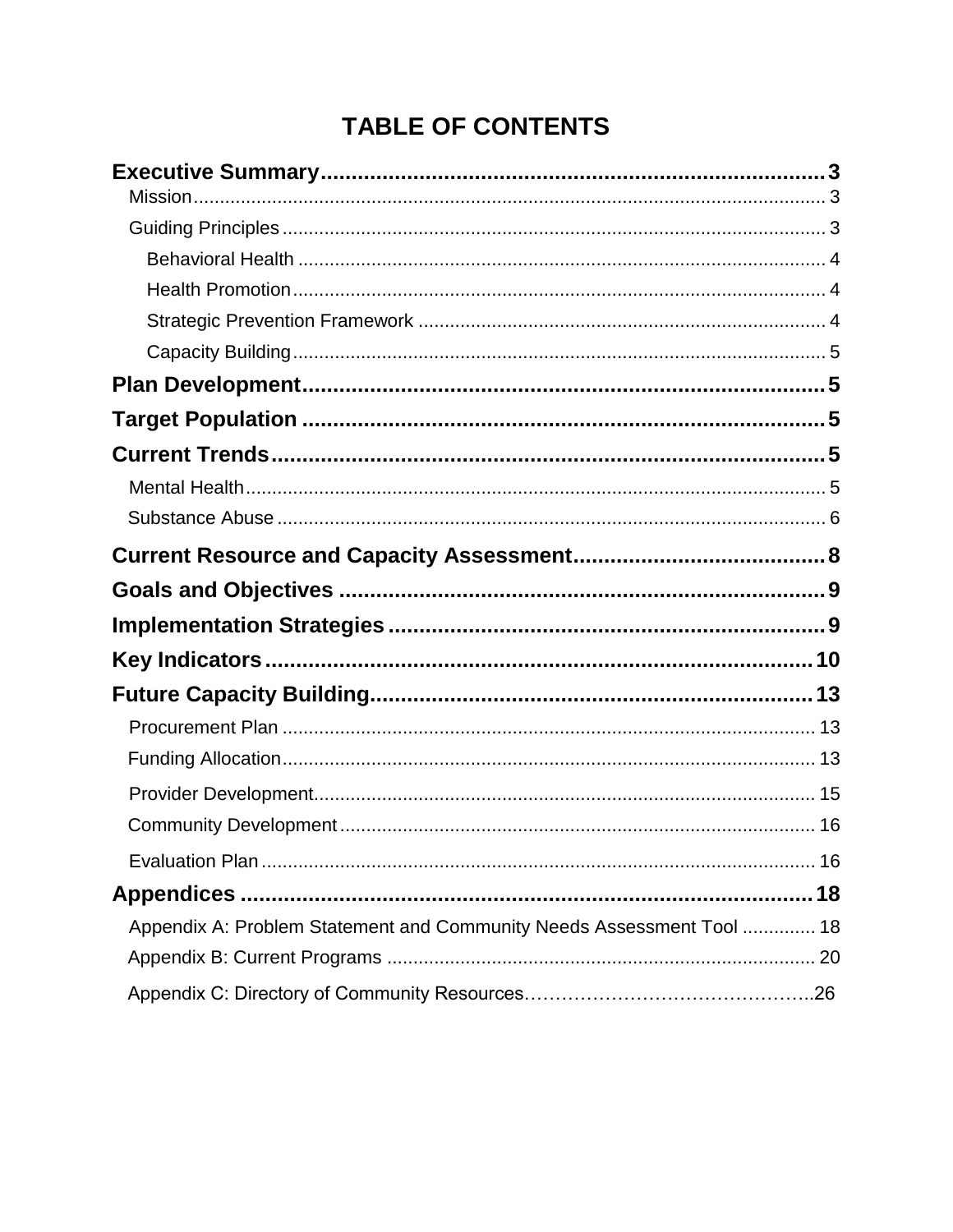

## **Comprehensive Community Prevention Action Plan**

## **2019 - 2022**

## **Executive Summary**

The United Way of Broward County Commission on Behavioral Health & Drug Prevention (Commission) developed and presents this Comprehensive Community Prevention Action Plan to promote behavioral health wellness in Broward County. This Comprehensive Community Prevention Action Plan is designed to provide guidance intended to reduce the prevalence, impact, and consequences of mental health and substance abuse conditions in Broward County. This Action Plan serves as an integrated prevention framework to execute effective strategies through the implementation of datadriven and evidence-based approaches.

This Plan is intended to be a living document that is responsive and adaptable to changing circumstances over time and flexible to revisions as needed. No single strategy or program is expected to be solely responsible for moving a community level indicator. The combined and collective efforts of all funders, public and private agencies, communities, families, and residents are required for community change. Through procurement, contracting, and coalition work, the Commission aligns strategies, programs, and services to promote behavioral health outcomes and impact.

## **Mission**

United Way of Broward County Commission on Behavioral Health & Drug Prevention's mission is to **empower our diverse community to live healthy and drug-free**.

## **Guiding Principles**

The Commission recognizes the significance of co-occurring mental health and substance abuse conditions among youth and adults in Broward County. Consequently, over the past several years, the Commission initiated an integrated health promotion approach. With the advancement of community prevention and wellness as the Commission's focus, extensive work has been done to concurrently address mental health and substance abuse. The Commission rebranded its name from the Commission on Substance Abuse to the Commission on Behavioral Health & Drug Prevention, simultaneously addressing behavioral health and substance abuse. The Commission acquires and directs resources to integrated evidence-based mental health promotion and substance abuse prevention programming and capacity building. The Commission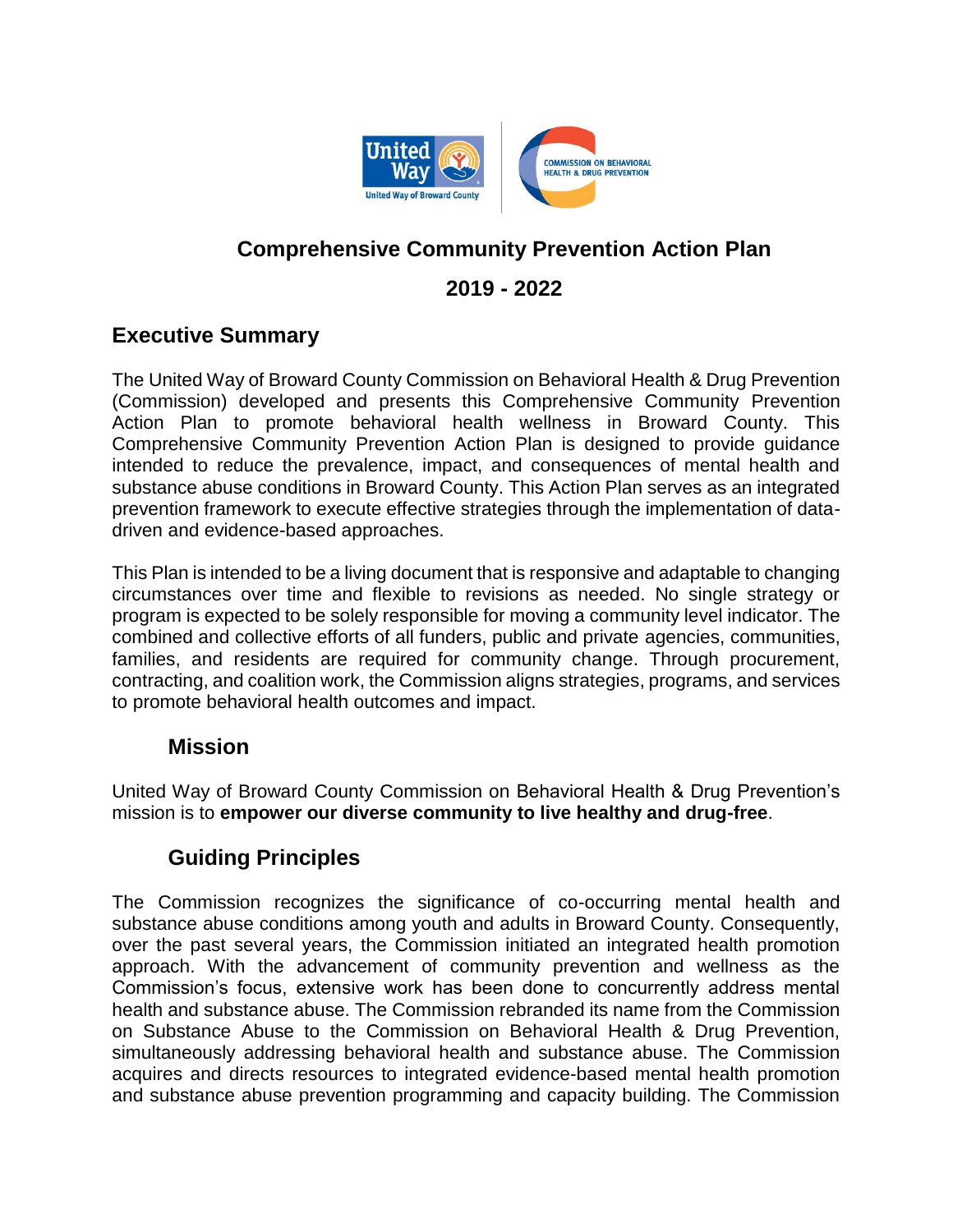supports service provider organizations to strengthen their prevention infrastructure and impact.

Aligned with the *Substance Abuse and Mental Health Services Administration's (SAMHSA) Working Definition of Recovery*, the Commission embraces the following guiding principles:

- Individuals can improve their health and wellness, live a self-directed life, and strive to reach their full potential
- Individuals can make informed decisions and healthy choices to manage their health and support their well-being
- Individuals overcome internal and external challenges that confront them
- Self-determination and strength-based approaches promote resiliency
- Wellness encompasses individuals' whole life mind, body, and spirit
- Individuals, families, and communities have the resources and opportunities to serve as a foundation for health promotion
- Prevention and early intervention provides individuals, families, and communities with the necessary tools to support healthy development
- Partnership with individuals, families, and communities facilitates a successful prevention and health promotion system

#### **Behavioral Health**

Behavioral health is characterized as a state of emotional well-being. Behavioral health is delineated by conditions and actions that affect wellness. Behavioral health problems include serious psychological distress as well as substance abuse and dependence.

#### **Health Promotion**

Health promotion is a process of building individuals' capacity to improve their health. Health promotion involves the development of self-directed competencies that increase protective factors, mitigating risk and adverse circumstances. Health promotion is connected to social and environmental conditions and interventions as well as to optimal levels of functioning for individuals and communities.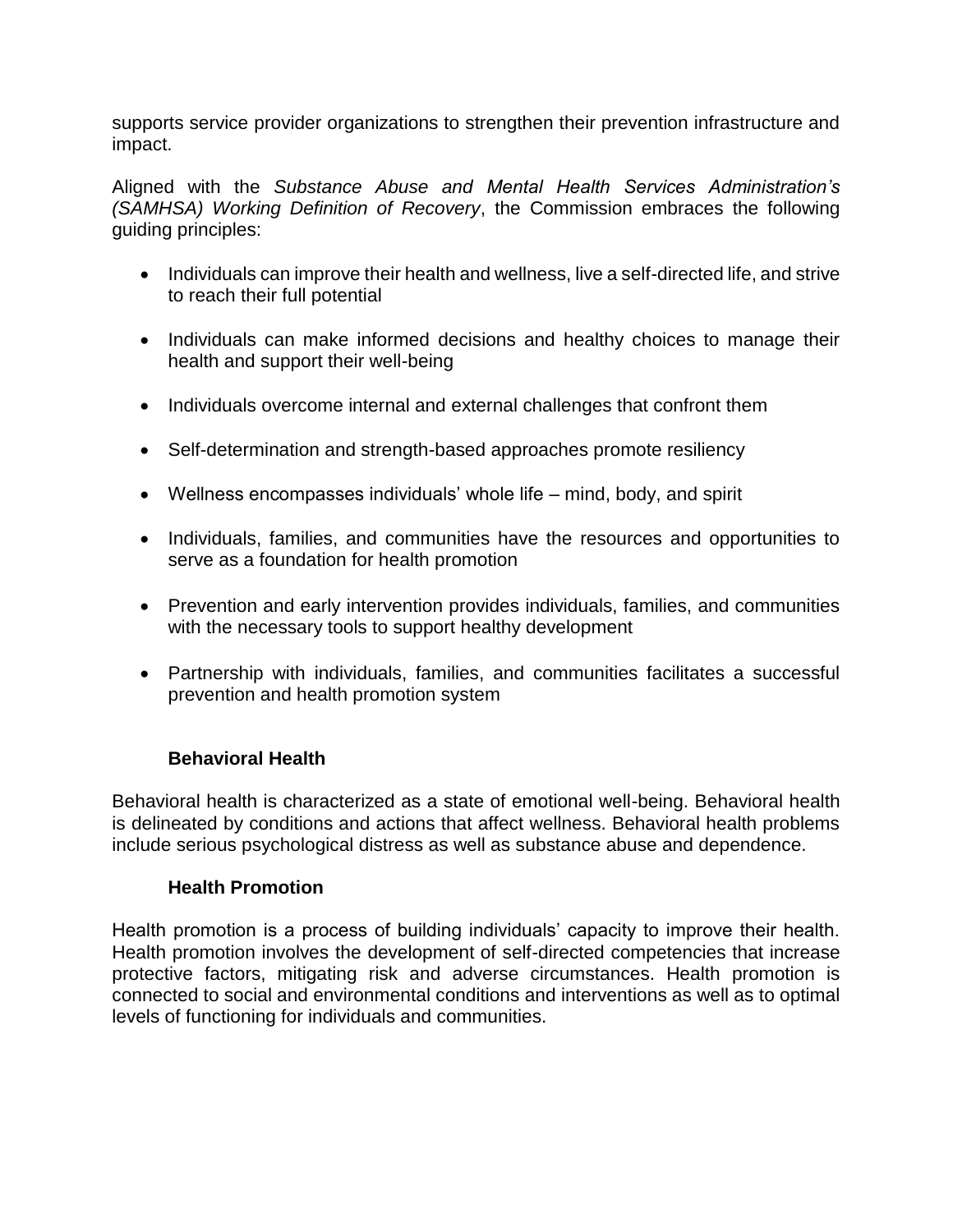#### **Strategic Prevention Framework**

The Commission's work is based on SAMHSA's Strategic Prevention Framework. The Commission engages in assessment, capacity building, problem statement and community needs assessment tool, planning, implementation, and evaluation. The Commission employs logic models/, data-driven methods, and evidence-based practices to strategically reduce the impact of mental health and substance abuse conditions within Broward County.

The Problem Statement and Community Needs Assessment Tool is found in Appendix A.

#### **Capacity Building**

The Commission is dedicated to capacity building within its network of provider organizations and across Broward County communities as part of its coalition work. Through capacity building, the Commission strengthens the skills, competencies, and abilities of individuals, organizations, and communities to be effective, impactful, and sustainable. The Commission employs training, technical assistance, and coaching to enhance professional and organizational development as well as ensure program fidelity adoption and management.

## **Plan Development**

This Comprehensive Community Prevention Action Plan is a continuation from the previous 2015 – 2018 Action Plan. The accomplishments from the previous Action Plan include two objectives from Goal 1: Improve behavioral health among youth and adults in Broward County and all four objectives from Goal 2: Building community capacity to promote behavioral health wellness. Two out of four objectives under Goal 1 were met by the percentage goals entailed within each objective. Decreasing prevalence and incidence rates for underage drinking and marijuana use was accomplished. The Commission along with its stakeholders and community partners were able to 1. Increase prevention and health promotion resources in Broward County by 10% 2. Increase the use of evidence-based interventions among at least 15 Broward County behavioral health providers 3. Increase the number of trainings and participants in suicide recognition educational program by 10% and 4. Increase the number of Broward County behavioral health providers incorporating trauma resolution for recovering clients. In regards to the evaluation from the previous Action Plan, the current 2019 – 2022 Action Plan was developed through a methodical process of assessment and strategy. The Commission examined numerous data sets to determine the current state of mental health and substance abuse within Broward County. The Commission analyzed trends and identified priorities corresponding to prevailing community needs. It then translated priorities into goals and objectives for which interventions strategies were established with the previous Action Plan evaluation of goals and objectives as guiding document. The Commission engaged in numerous stakeholder dialogues to obtain critical input, validating the Plan's content. These stakeholders included the youth coalition, parent groups, community action teams, academicians, Board of Governors, and consulting epidemiologist.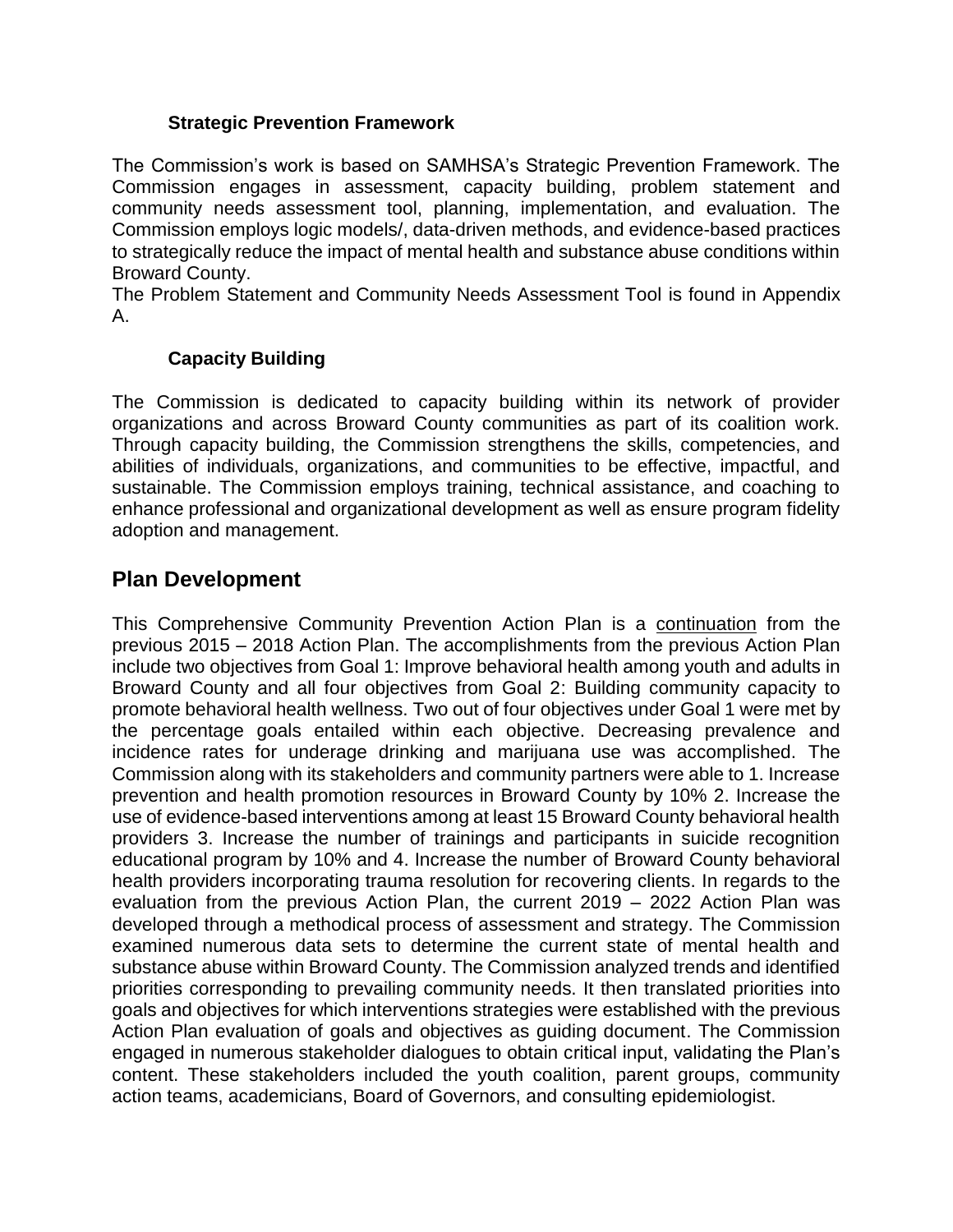## **Target Population**

This Action Plan and the work of the Commission is focused on both youth and adults within Broward County. Goals and interventions address community mental health and substance abuse needs across the lifespan. The target population is inclusive of all youth and adults in Broward County, including those with increased risk, vulnerable, and special needs groups such veterans and Lesbian, Gay, Bisexual, and Transgendered (LGBT+) persons.

## **Current Trends<sup>1</sup>**

#### **Mental Health**

Among Broward County adults aged 18 and older, 5.6% reported to the National Survey on Drug Use and Health as recorded in its sub-state data having had a major depression episode in the last year. A Serious Mental Illness in the past year was reported by 3.1%, and 14.6% report any mental illness in the last year, the same percent that also reported having ever in their lifetime been told they had a depressive disorder. While 88% of Broward adults are considered to have good mental health, 10% report having experienced poor mental health on 14 or more days in the past month. Three percent of Broward County adults age 18 and older report thoughts of suicide in the past year. Broward County deaths attributed to suicide for 2015-17 was 13% of all deaths.<sup>1</sup>

The Broward County Center for Mental Health Services reports that at least one in five children and adolescents has a diagnosable mental, emotional, or behavioral problem. Disorders that begin in childhood can affect future educational success, and adolescent mental disorders influence the likelihood of risk-taking behaviors. Nine to thirteen percent of youth, aged 9 to 17 years, experience serious emotional disturbances (SED) that interfere substantially with school, family, community activities, and other aspects of daily life. Approximately 2/3rds of youth with a SED experience extreme limitations. Furthermore, 20 percent of students with SED are arrested at least once while still in school, and nearly half are arrested within five years of leaving school.

Among Broward County high school students who participated in the 2017 Youth Risk Behavior Surveillance Survey (The Centers for Disease Control and Prevention) 15.5% reported that they have seriously considered a suicide attempt with 13.3% developing a plan as to how they would commit suicide. Among the surveyed students 11.1% reported attempting suicide at least one time, and 3.7% disclosed that a suicide effort resulted in an injury, poisoning, or an overdose which required medical treatment. Rates of these suicide-related indicators were significantly higher for Broward County high school females as compared to males.

 $\overline{\phantom{a}}$ 1Florida Department of Health, Bureau of Health Statistics accessed at [www.floridacharts.com.](http://www.floridacharts.com/)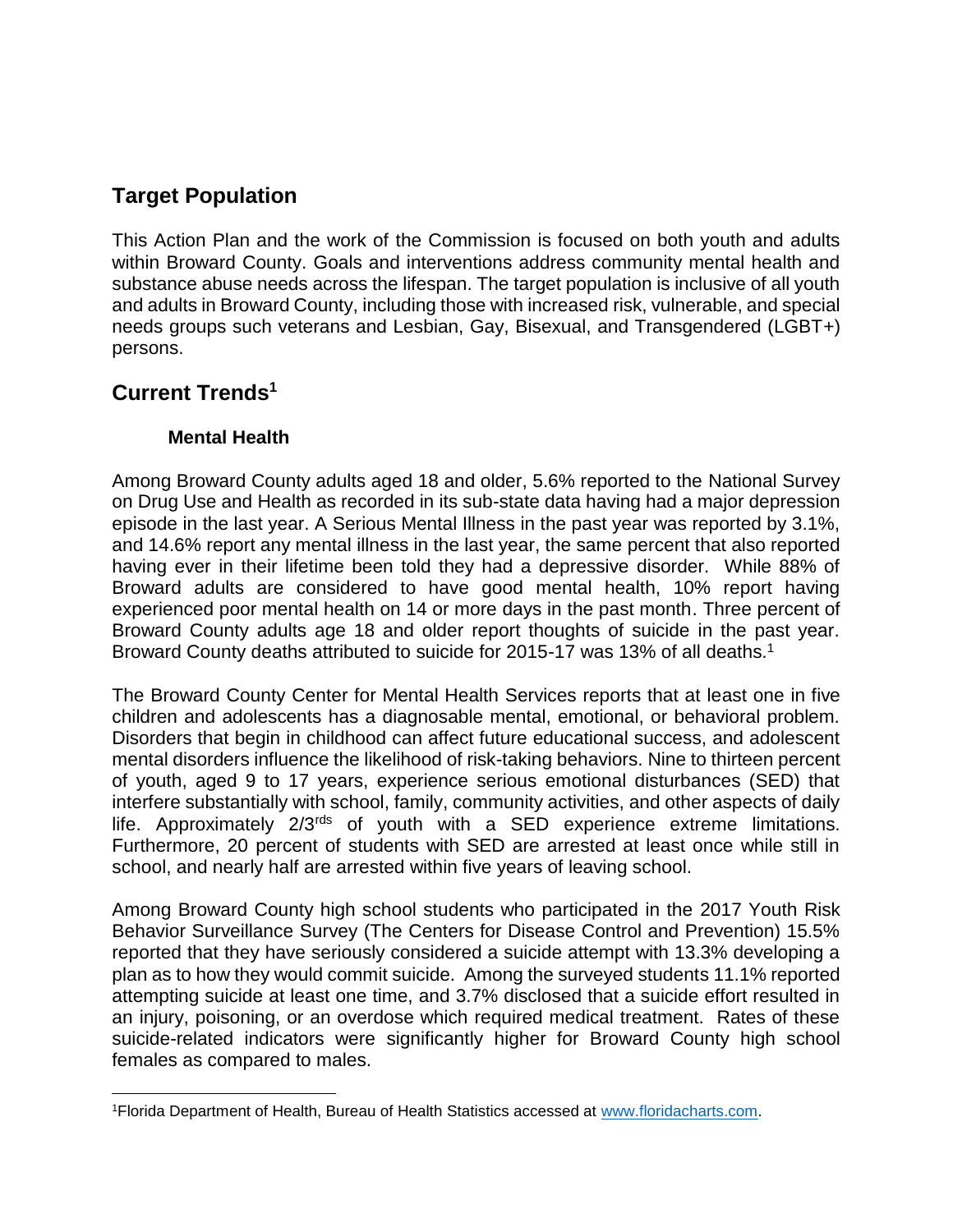Behavioral health statistics for 2017 reveal that Broward County had 5,567cases of domestic violence (or 295 per 100,000 residents). There were 1,516 cases of Broward County children aged 5 to 11 years experiencing child abuse. This was the highest number of child abuse cases for any county in Florida during 2017 representing 11% of all cases statewide. It could be postulated that mental health conditions and substance abuse may have contributed to this high rate.

<sup>1</sup>Florida Department of Health, Bureau of Health Statistics accessed at [www.floridacharts.com.](http://www.floridacharts.com/)

#### **Substance Abuse**

**Non-pharmaceutical fentany**l and its analogues from foreign clandestine labs are the major factor for the dramatic increase in opioid deaths related to adulterated heroin as well as cocaine and counterfeit medications in Broward County and all of Florida. The increasing availability of poisonous fentanyl analogues and their distribution are critical issues related to the escalation of deaths from the opioid epidemic. Other opiate analogues detected locally include Carfentanil and U-47700.

The key measure of fentanyl consequences is the number of deaths attributed to it. In previous years medical examiner reports in Florida included both pharmaceutical fentanyl as well as its non-pharmaceutical analogues from clandestine labs mostly produced in China, Mexico, and Canada. Beginning in early 2016 some Florida medical examiner officers have been able to identify specific fentanyl analogues in their toxicology reports. There were 485 fentanyl deaths including mostly non-pharmaceutical fentanyl analogs in Broward County during 2017. This toll is up from the 300 fentanyl deaths in 2016 and 82 in 2015.

Deaths related to the non-medical misuse of **prescription opioids** and particularly oxycodone increased following their decline from 2011 to 2013 with Florida's crackdown on prescription drug diversion. In the first decade of the 21<sup>st</sup> Century there was a dramatic increase in the availability of diverted pharmaceutical opioids and deaths linked to their non-medical misuse as well as primary addiction treatment admissions for prescription opioids. Numerous new laws and regulations took effect beginning in 2010 along with the abuse-deterrent reformulation of high dose extended release opioids. The collective impacts of these supply-reduction strategies are reflected in declining prescription opioid deaths beginning in 2011. At the same time **heroin** deaths increased sharply from 2015 to 2016, rising 125% from 80 in 2015 to a 180 in 2016 prior to stabilizing at 186 heroin deaths in 2017. Among the 2017 heroin medical examiner occurrences for Broward County, 88% were considered to be "a cause of death," and 98% involved other drugs in addition to heroin. The sharp escalations of fentanyl and heroin use, treatment admission, and deaths along with stable and high levels of non-medical prescription opioid use constitute the local opioid epidemic.

In Broward County opioid occurrences (not including heroin) detected in deceased persons during 2017 totaled 798 including 92 for oxycodone, 30 for hydrocodone, 18 for methadone, 173 for morphine, and 485 for fentanyl including non-pharmaceutical fentanyl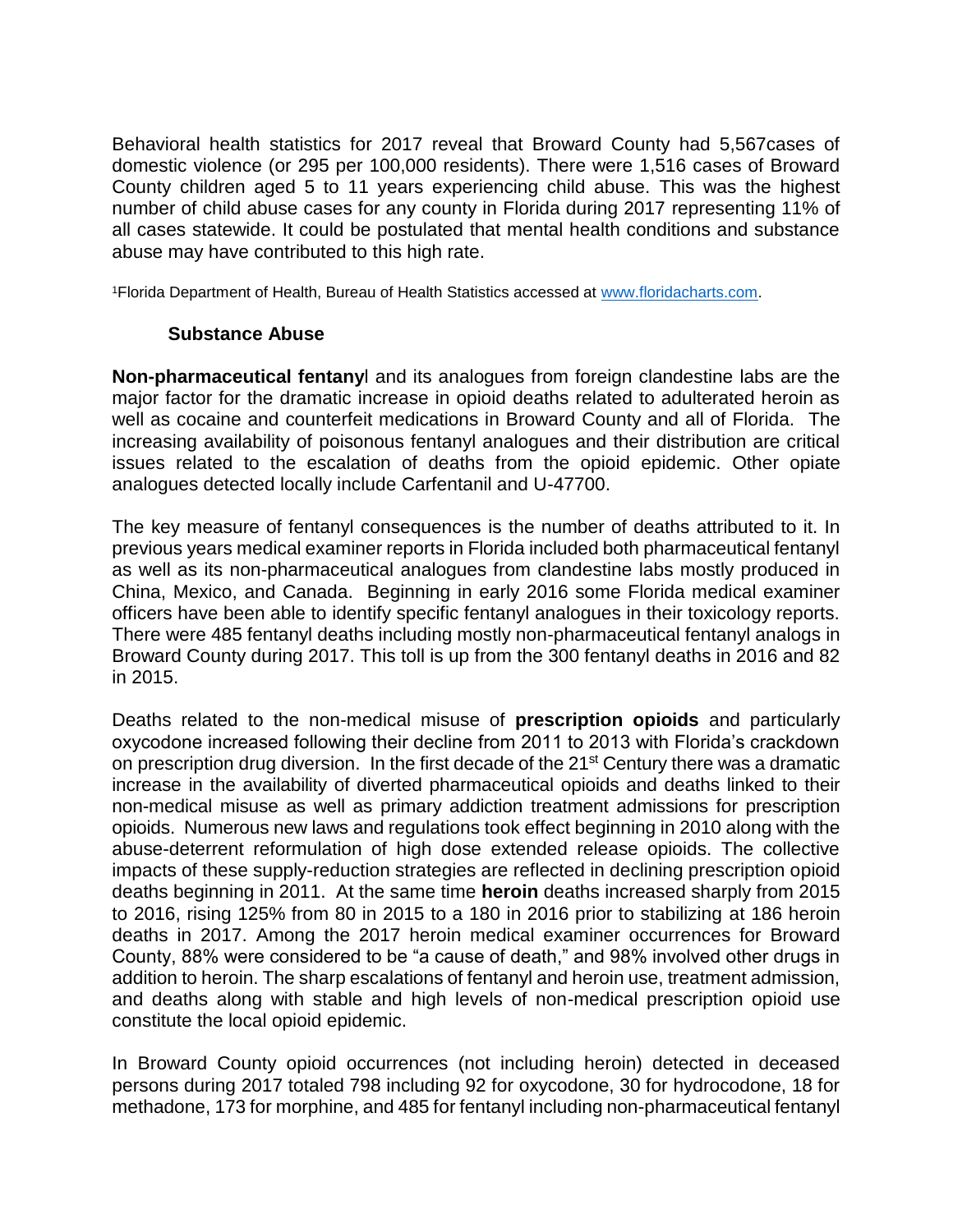analogues. Ninety percent of these occurrences were considered to be a cause of death. Most of the medical examiner morphine occurrences are actually heroin which rapidly metabolizes to morphine. As well, most fentanyl occurrences are for non-pharmaceutical fentanyl analogues from clandestine labs.



Heroin, Morphine, Fentanyl, and 3 Other Rx Opioid Occurrences Among Deceased Persons in Broward County FL: Jan 2015-Dec 2017

**Source: FDLE - Florida Medical Examiners Commission** 

The most currently available data on hospital overdose cases are from 2017 when there were 1,642 hospital opioid overdose poisonings in Broward with 85% being linked to selfreported heroin use and 15% for prescription opioids. Twenty percent of these emergency department patients left the hospital against medical advice and 75% were discharged to self-care.

There were 1,180 heroin primary treatment admission in Broward County during 2017 accounting for 21% of all treatment admissions (including alcohol). There were also 564 admissions for opioids other than heroin reported as primary treatment admissions in Broward County during 2017 accounting for 10% of all treatment admissions (including alcohol). Females accounted for 54 % of the other opioid clients and 64% of the heroin patients were male. One of the heroin patients was younger than 18 years of age. Among the combined 1,744 heroin and other opioid treatment clients 11% were between 18 and 25 years of age, 47% were aged 26-34, and 42% were aged 35 or older. Injecting drug use was reported by 83% of the heroin treatment clients and 34% of those whose primary substance of abuse was an opioid other than heroin.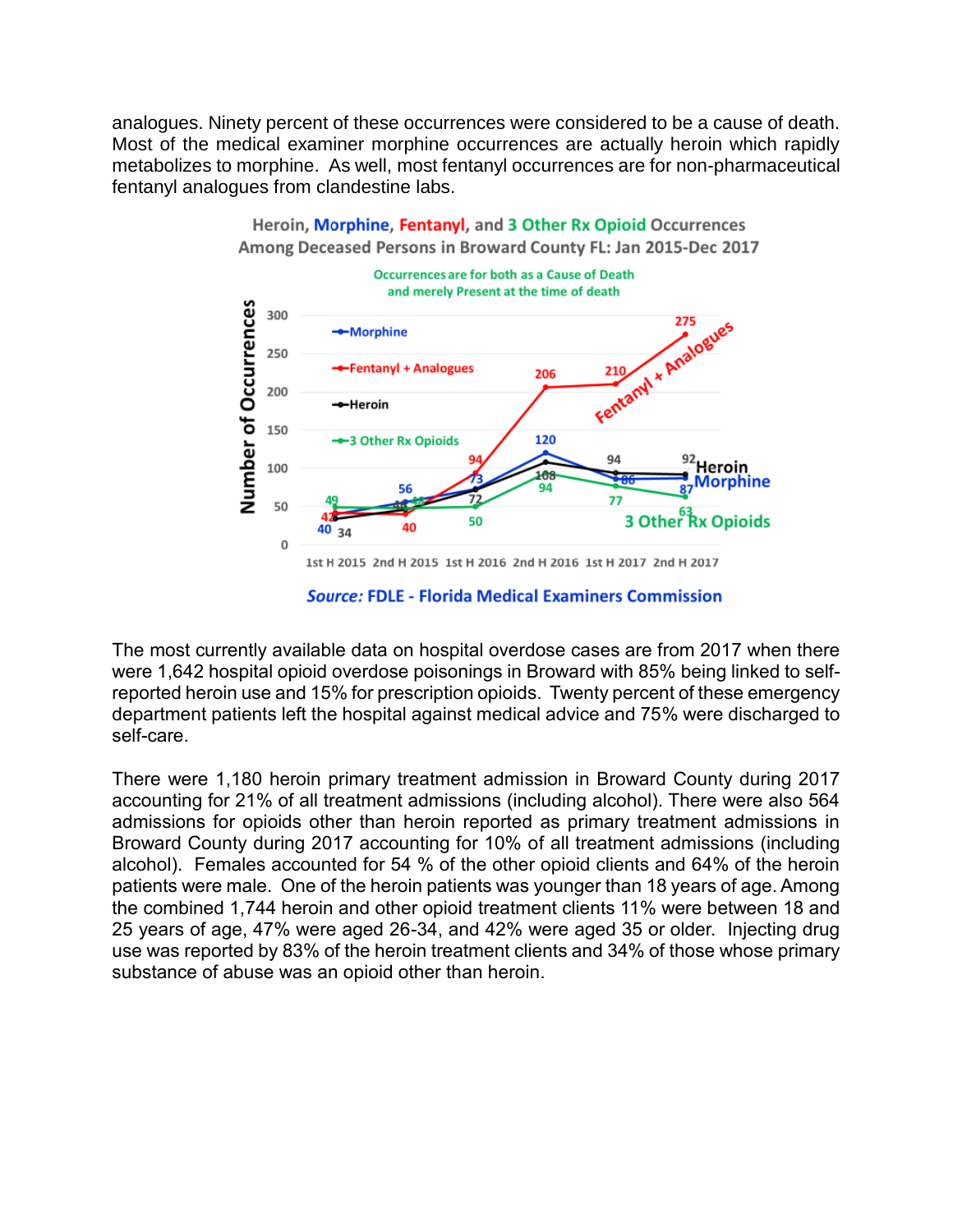

**Percent of Treatment Admissions by Primary Drug** 

**Source: Florida Department of Children and Families - SAMH** 

There were 767 heroin crime laboratory reports or 7% of the 11,140 total primary, secondary, and tertiary National Forensic Laboratory Information System (NFLIS) reports from Southeastern Florida in the first six months of 2018. Heroin ranked fourth among all substances analyzed. There were also 1,362 prescription and clandestine opioid crime laboratory reports other than heroin, or 12% of the NFLIS reports in the first half of 2018 including 628 for fentanyl, 337 for oxycodone, 336 for 8 different fentanyl analogues (including 76 for carfentanil), 41 for hydromorphone, 39 for hydrocodone, 26 for morphine, 25 for buprenorphine, 25 for codeine, 12 for U-47700, 10 for tramadol, and 7 for methadone.

**Cocaine** deaths steadily increased from 2014 to 2016 attributed in part to polysubstance use with heroin and other opioids. In Broward County cocaine-related deaths increased 231% between 99 occurrences in 2014 and 328 in 2016 before stabilizing at 321 in 2017. The drug was considered the cause of death for 76% of the 2017 cases, and polydrug use was detected in 87% the cocaine-related deaths. There was one cocaine-related decedent under age 18; 13% were 18-25, 23% were 26-34 while 38% were aged 35-50 and 25% were over 50 years of age.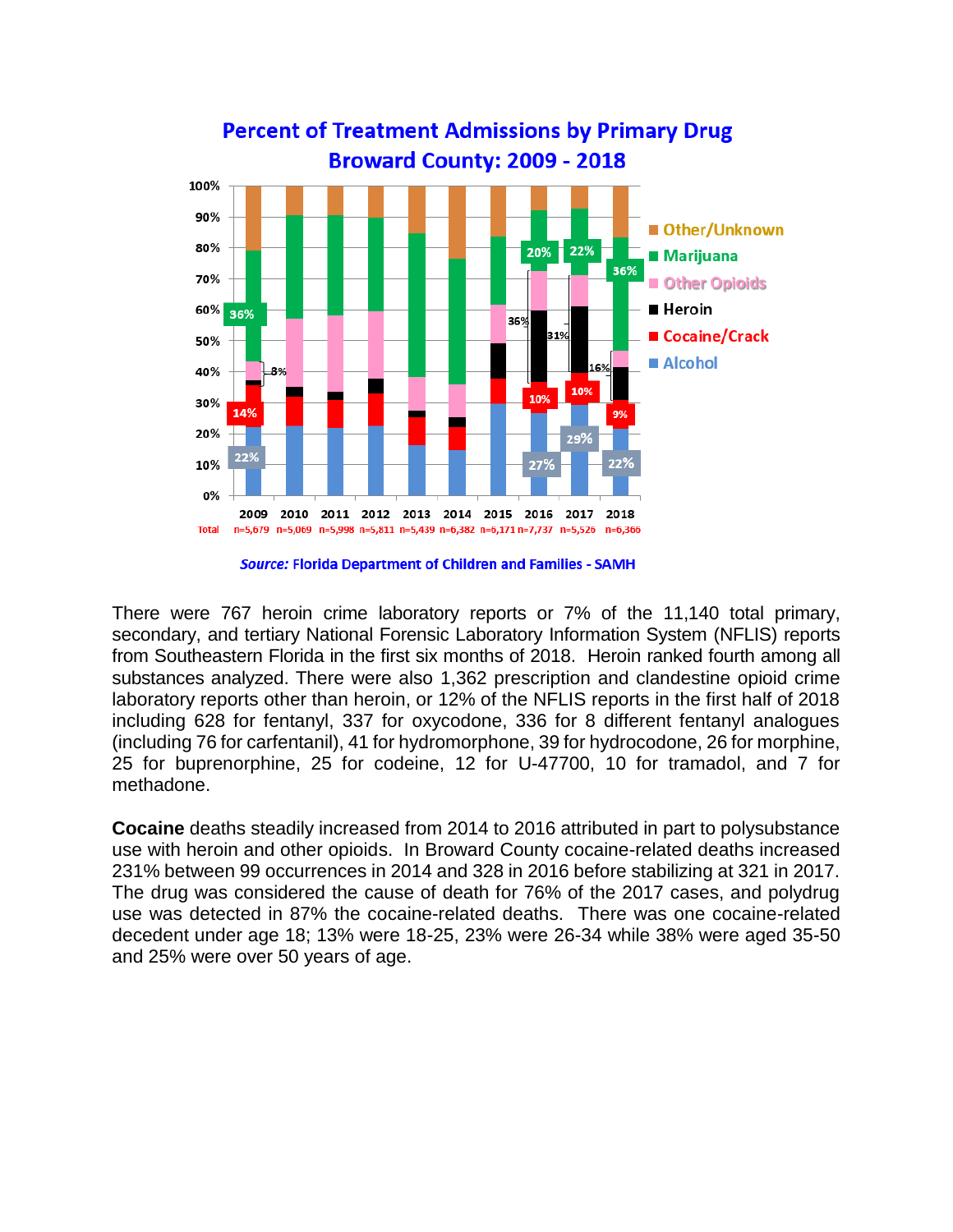

#### Source: Florida Medical Examiners Commission 2017 Annual Report

Polysubstance abuse of opioids with cocaine either knowingly or unintentionally with nonpharmaceutical fentanyl-adulterated cocaine are considered a key factor in the rise of cocaine-related deaths nationally and in Florida. A review of deaths caused by cocaine in Florida during 2017 revealed 65% were also found with fentanyl or a fentanyl analogue, 28% with morphine which most likely was heroin along with another 19% where heroin itself was identified. Other opioids detected included oxycodone in 10% and codeine in 8%. Non-opioid drugs found present in the 2015 cocaine-caused deaths included ethanol in 31% of the cases, alprazolam in 21%, cannabinoids in 16%, and methamphetamine in 7%.

In Broward County there were 573 cocaine primary treatment admission in 2017 or 10% of all clients. Males accounted for 65% of these clients with crack cocaine specified by 70% of all the cocaine patients. None of the admissions was for someone under 18 years of age, 13% were 18-25, 28% were 26-34 and 59% were age 35 or older. Smoking cocaine was the route of administration reported by 55% of the cocaine clients with intranasal sniffing cited by 40% and 2% reported injecting cocaine. The remaining 3% reported oral or other or unknown routes of administration.

There were 3,851 cocaine crime laboratory reports or 35% of the 11,140 total primary, secondary, and tertiary NFLIS reports for Southeastern Florida in the first half of 2018. Cocaine ranked first among all substances analyzed.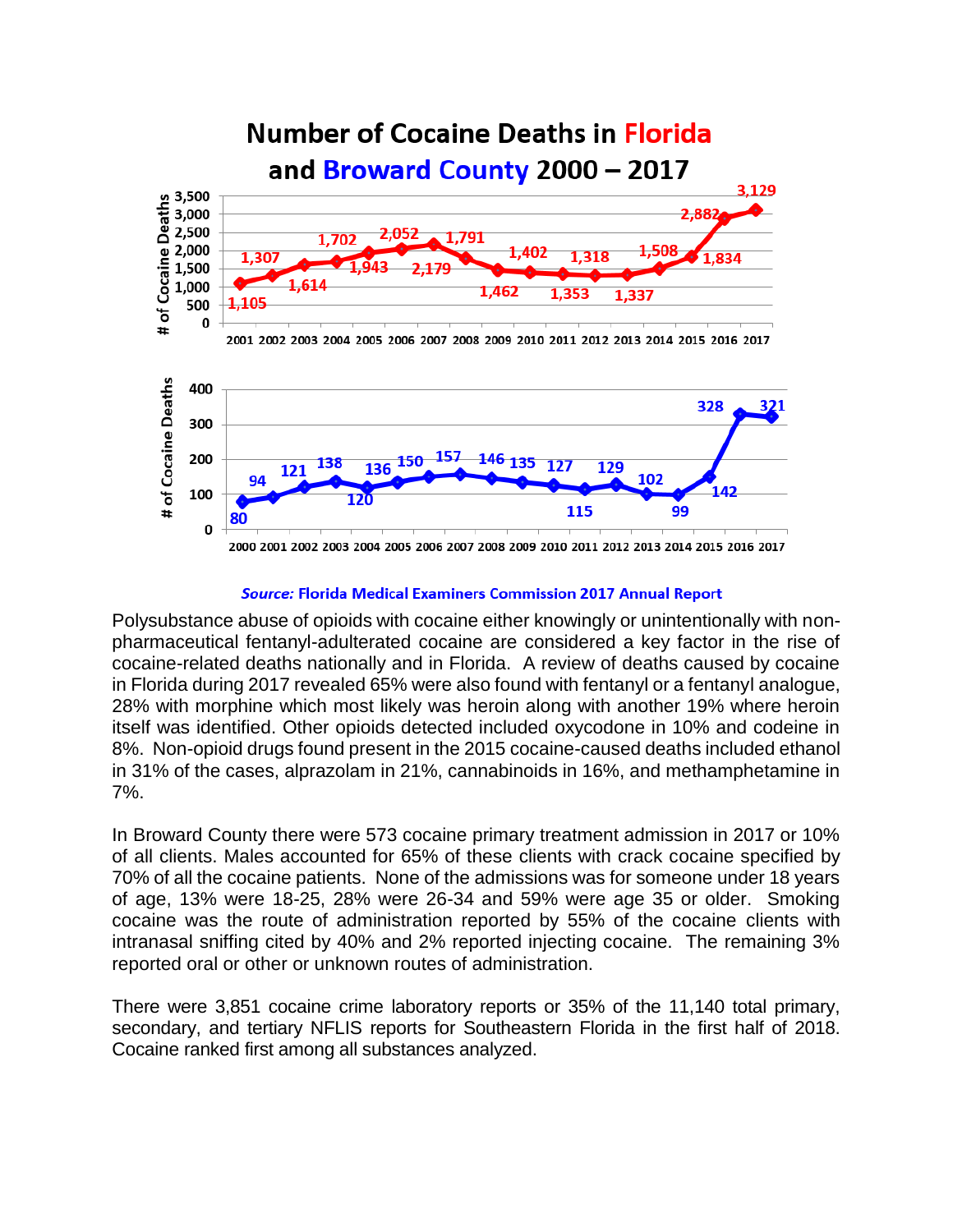**Marijuana** was the primary drug of use reported by 88% of adolescents younger than 18 years of age entering addiction treatment programs in Broward County during 2017 as prevalence rates of current marijuana use among youth have modestly declined since 2012. The Florida Youth Substance Abuse Surveys revealed the rate of Broward County high school students reporting past 30-day use of marijuana decreased from 19% in 2012 and then declined to 16% in 2014 before declining to 14.7% in 2018. The rate for middle school students increased from 2.5% in 2006 to 4.3% in 2010 and then remained relatively stable until 2014 before declining to 2.8% in 2018.

There has been a weakening of marijuana prevention protective factors over the past 10 years. The percent of Broward middle and high school students reporting to the FYSAS that the regular use of marijuana once or twice a week presents a "great risk of harm" declined from 65.1% in 2006 to 33.1% in 2018. A similar trend in the perceived risk of harm in trying marijuana for the first time declined from 36.1% in 2006 to 25.5% in 2018. About 80% of Broward students consistently disapproved of youthful marijuana use between 2002 and 2010 by responding that it was "wrong" or "very wrong" for someone their age to smoke it; that measure declined slightly to 76.7% by 2018.

The NSDUH Sub-State data estimates that there were 120,000 current (past 30 day) marijuana users or 7.9% of those aged 12 and above living in Broward County from the most current data available which are from 2014-2016.

Primary addiction treatment admissions for marijuana totaled 1,196 patients in Broward County during 2017 or 22% of all admissions. Males accounted for 71% of the 2017 clients. Youth younger than 18 years of age totaled 186 or 16% of the marijuana admissions, 38% were 18-25, 29% were 26-34 and 17% were age 35 or older. Marijuana was the primary drug cited by 88% of 212 clients for any substance who were younger than 18 years of age.

The 2,115 cannabis crime lab cases in Southeastern Florida during the first half of 2018 accounted for 19% of all drug reports and ranked second among all substances.

A critical issue impacting substance abuse in Florida and the Nation during the current decade has been the emergence of new synthetic drugs of abuse. They were often first detected in Australia or New Zealand followed by Eastern then Western Europe around 2006 before arriving in North America about 2010. By 2017 these drugs were reported globally and found on every continent. The United Nations and major national government agencies have adopted the term, "**Novel Psychoactive Substances**" or NPS, to describe these drugs. Not all of these substances are new, but some may have been around for 20-30 or more years but not used as drugs until recently. The term "emerging" is not always appropriate to describe the problem as these substances often arrive in various locations in different years. Thus, what may be an emerging drug problem in Florida may have already come and gone in Great Britain. While most NPS are synthetic chemicals, so are many other drugs that have been around for decades.

More than three-fourths of **Synthetic Cannabinoids** analyzed in Florida crime labs in 2016 were from 2 different substances not seen in previous years while Broward County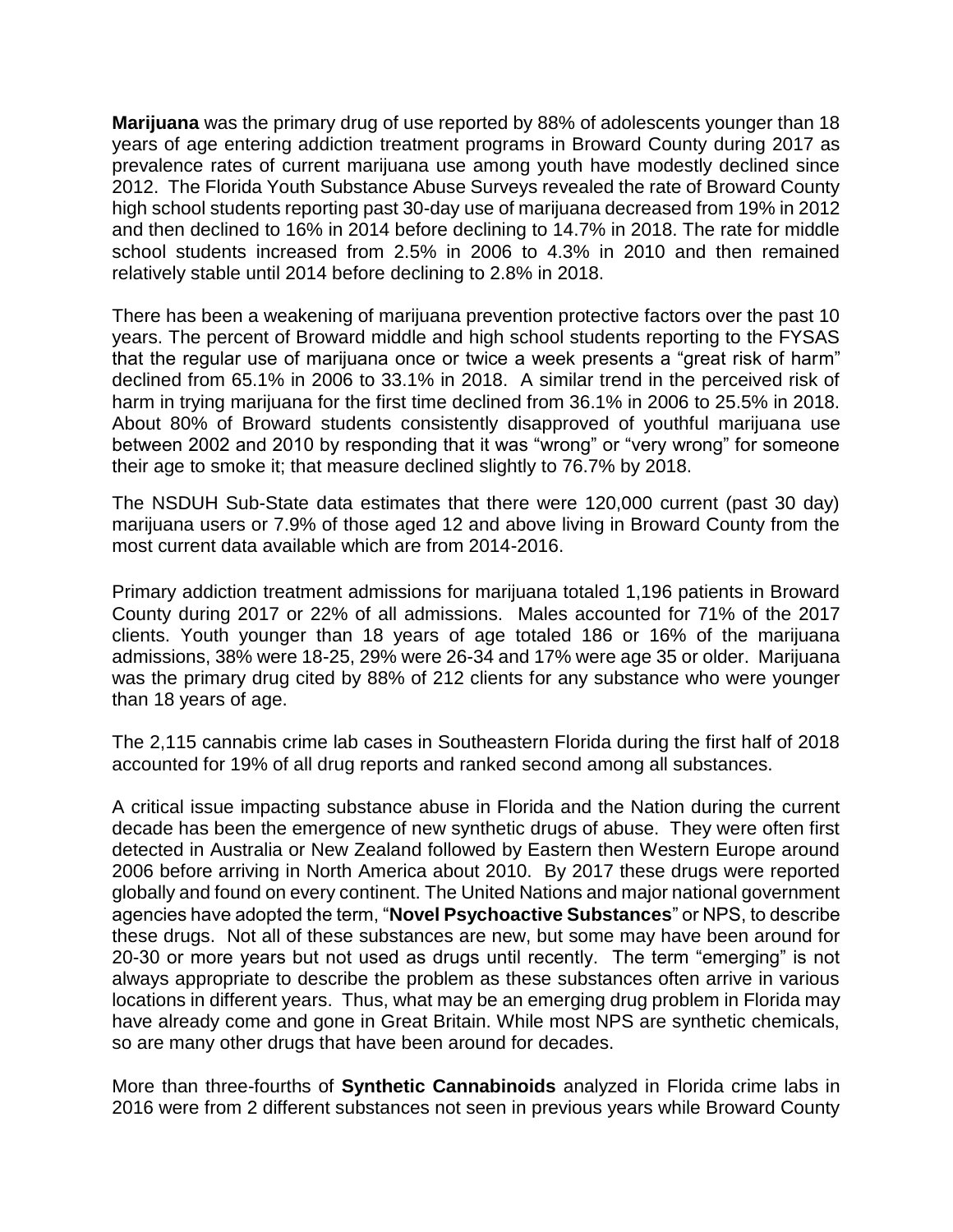had less than one-percent of all synthetic cannabinoid crime lab exhibits statewide. The availability of unregulated synthetic cannabinoids increased via retail sales throughout 2010 and the first half of 2011. Their use was mostly among those who were subject to frequent drug testing that did not identify these products. Nevertheless, drug tests are now available for their detection for some, but not all, of these ever-changing substances and many of the synthetic cannabinoids are now illegal.

There were 28 crime lab cases for synthetic cannabinoids in Southeastern Florida during the first six months of 2018. Eighteen were FUB-AMB and representing only 0.2% of all local crime lab reports. There were also 7 crime lab reports for AD Fubinaca and 3 for Fluoro-ADB. The FYSAS has tracked use of synthetic cannabinoids among Broward high school students since 2012. Past-30-day use declined between 2012 and 2018 from 3.0% to 1.4%.

The ban by China in October 2015 of 116 Novel Psychoactive Substances including *alpha*-PVP ("Flakka") and other **Synthetic Cathinones** appears to have dramatically reduced the availability of those substance in Broward County and across all of Florida in 2016. An epidemic of the synthetic cathinone, *alpha*-PVP, the drug sold as "flakka" erupted in Broward County in September of 2014. Consequences of its abuse rapidly escalated in 2015 with the drug linked to thousands of hospital emergency cases many from the excited delirium syndrome. Broward County had more crime lab cases of *alpha*-PVP than any other county in the nation. There were 63 *alpha-*PVP deaths in Broward County from September 27, 2014 to December 11, 2015 and none since that date.

In the first half of 2018 there were 22 crime lab cases for *alpha*-PVP in Southeastern Florida accounting for 0.2% of all crime lab exhibits, yet N-Ethylpentylone, usually sold as "Mollys," is now the most frequently seen synthetic cathinone with 817 crime lab cases in the first six months of 2018 or 7.3% of all crime lab reports. There were also 27 reports for Dibutylone and another 26 reports for 11 different synthetic cathinones.

Indicators of **methamphetamine** remain relatively low in Broward County compared to other parts of Florida. The highest rates of methamphetamine treatment admissions and crime lab cases in Florida are in the Tampa Bay, Western Panhandle, and Orlando areas. Most methamphetamine being used in Florida is produced in Mexico. Domestic clandestine laboratory production in Florida appears primarily still to be in the north and central parts of the State using the 2-liter soda bottles "shake and bake" method that yields a relatively small amount of methamphetamine for personal use by the "cook" and for sharing with those who may have helped supply the precursor, pseudoephedrine. Indicators of methamphetamine have been steadily increasing across Florida since 2011 with deaths related to the drug escalating 646% from 115 in 2011 to 858 in 2017. In Broward County there were 10 methamphetamine deaths in 2014, 24 in 2015, and 19 in 2017.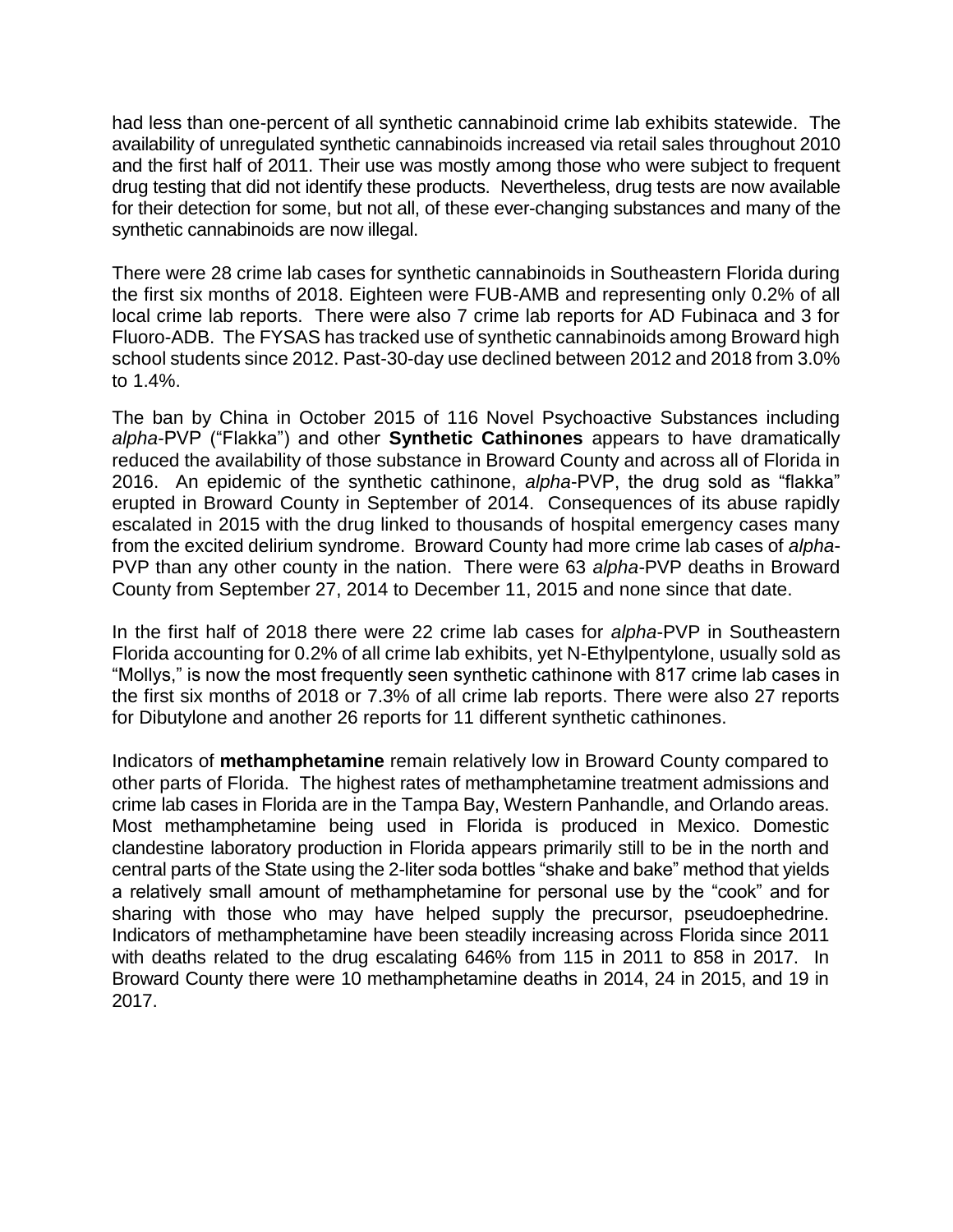

## Number of Methamphetamine-Related Deaths in Florida and Broward County: 2000-2018\*

Source: Florida Medical Examiners Commission Jan 2004-Jun 2018 Reports

There were 70 primary treatment admissions (1% of all patients) for methamphetamine in Broward County during 2017. Males accounted for 76% of the Broward methamphetamine clients and 38% of all clients were between 18 and 34 years of age while 61% were age 35 and above. Smoking methamphetamine was the route of administration reported by 63% of these clients with intranasal sniffing cited by 17% and 14% reported injecting methamphetamine. The remaining 6% reported oral route of administration. Private treatment counselors continued to report serious methamphetamine abuse problems among men who have sex with men and who are often not included in the number of clients from treatment programs receiving public funding. These clients are at high risk of infectious disease transmission related to both unprotected sexual activity and injecting drug use. In Southeastern Florida there were 365 methamphetamine crime lab cases or 3.3 % of all items analyzed during the first half of 2018 ranking seventh among all drugs. The same region also reported 125 amphetamine crime lab exhibits or 1.1% of all cases ranking ninth.

**Benzodiazepine** deaths increased in 2015 and 2016 following sharp declines from 2011 to 2013 paralleling trends of prescription opioid fatalities. During 2017 in Broward County, there were 162 medical examiner occurrences for Alprazolam, 34 for Diazepam, and 12 for Clonazepam. Of these 208 benzodiazepine occurrences, 63% were considered "a cause of death" and 96% of the cases were detected with at least one other drug found present.

There were 530 benzodiazepine NFLIS crime lab reports in Southeastern Florida during the first half of 2018 representing 5% of all substances analyzed. Alprazolam accounted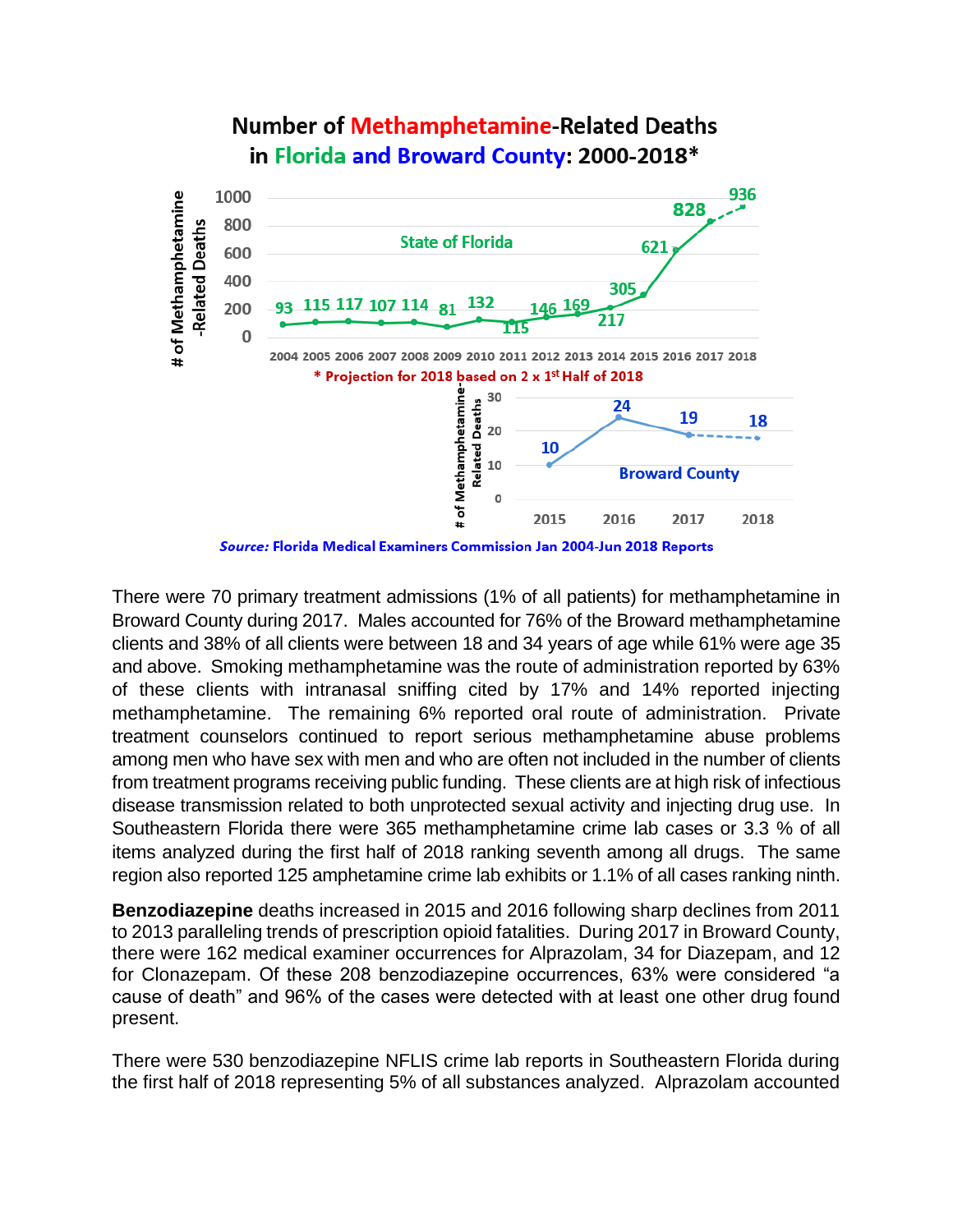for 87% of the benzodiazepine crime lab cases followed by clonazepam (9%), diazepam (3%), and Lorazepam (1%).

The prevalence of **underage current alcohol use and binge drinking** among Broward students declined from 2010 to 2018 paralleling declines Statewide. The most recent update on trends of alcohol use by Broward youth is from the 2018 Florida Youth Substance Abuse Survey (FYSAS). It reported a 15.5 percentage point decline (or 45% decrease) in current (past 30-day) use of alcohol among Broward high school students between 2006 (34.1%) and 2018 (18.6%) The FYSAS also reported a 13 percentage point decline (or 69% decrease) in current use of alcohol among Broward middle school students between 2006 (18.7%) and 2018 (5.7%). The 2018 rates of current alcohol use among Broward students are similar to the percentages for all Florida high school students at 21.2% and middle schoolers at 7.3%.

The FYSAS also reports an 8.9 percentage point decrease (or 52% decline) in binge drinking of having five or more drinks in a row during the past two weeks among Broward high school students from 17% in 2006 to 8.1% in 2018. Broward middle school students also reported a 54% decline in binge drinking (or 3 percentage points) between the same ten-year period from 5.6% in 2006 to 2.6% in 2018. Binge drinking percentages among Broward students in 2018 were also similar to those for high school students statewide at 9.6% and 3.1% among middle schoolers.

The percent of Broward high school students reporting they had their first drink of alcohol other than a few sips before the age of 13 as tracked by the FYSAS has declined 58% from 40.1% in 2006 to 16.8% in 2018. Statewide 17.6% of high school students in 2018 reported alcohol use prior to the age of 13.





The National Survey on Drug Use and Health (NSDUH) Substate Data provides prevalence rates of alcohol use for Broward County underage drinking for those 12 to 20 years of age citing 20.15% of that population were current (past 30-day) users of alcohol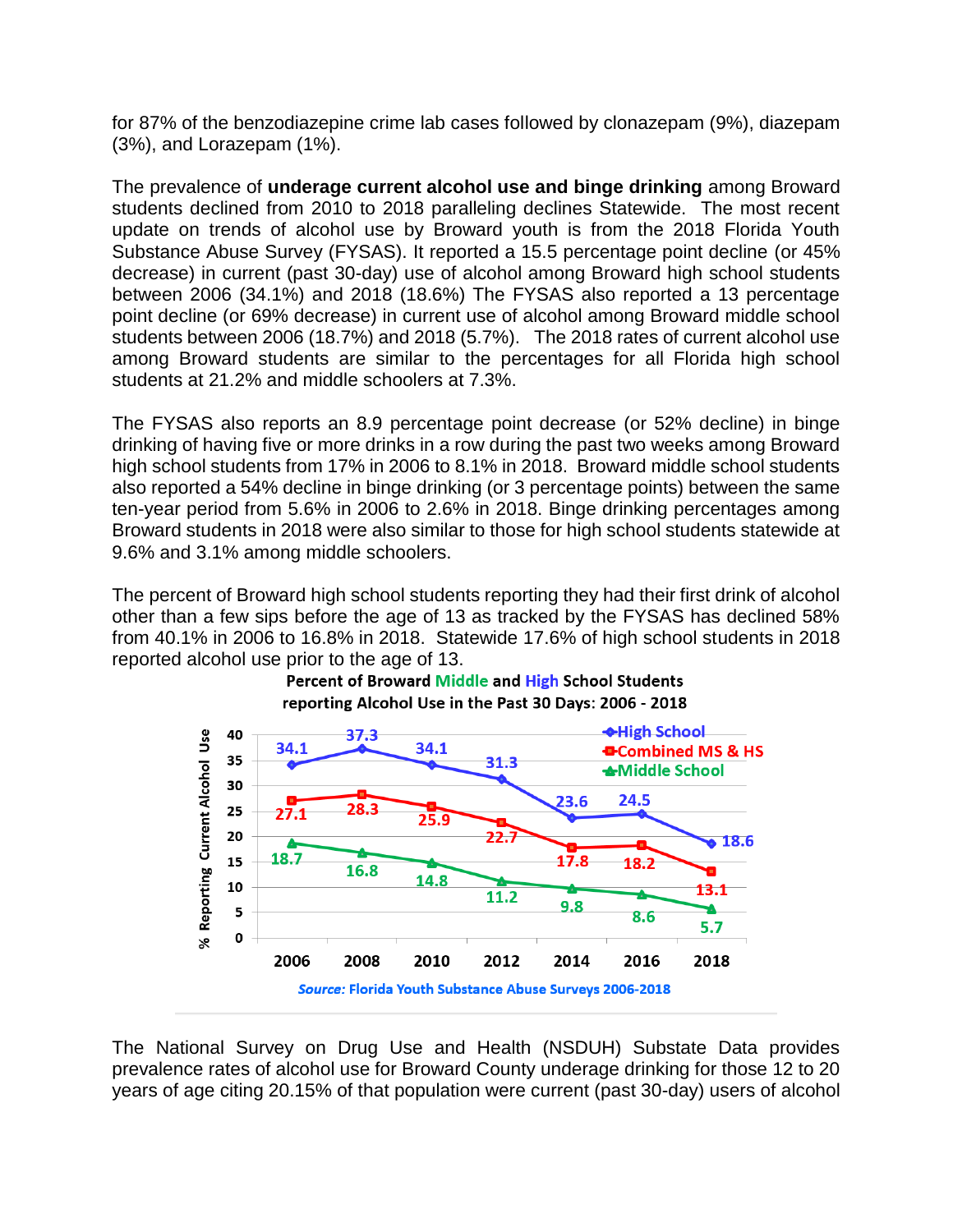and 11.51% reported binge drinking in the past month. These were the lowest rates in Florida where the statewide rates were 24.04% for current alcohol use and 14.24% for binge drinking among those 12-20 years of age.

Alcohol was detected as being present in 36% of all drug-related deaths in Broward County during 2017 with 124 of the 339 alcohol occurrences being considered "a cause of death."

Alcohol was the primary drug cited by 1,617 patients (or 29%) of those admitted to addiction treatment in Broward County during 2017. Three-fourths of all alcohol primary admissions clients were males. Three of the alcohol clients were under the age of 18 and young adults aged 18-25 accounted for 5% of the alcohol admissions. Those aged 26-34 years represented 24% and those age 35 and older comprised 70%.

While **cigarette smoking** by youth has dramatically declined over the past decade, many more Broward students report use of **e-cigarettes** as compared to regular cigarette. Significant declines in cigarettes smoking among Broward students are reported by the FYSAS over the past decade. In 2008, 8.2% of high school students reported past 30 day or current cigarette use as did 2.3% of middle school students. By 2018, the rate among high schoolers had declined 76% to 2% and dropped 91% among middle school students to 0.2%. These are the most significant declines of any substance use ever recorded during the 18 years of the FYSAS and are noted as the de-normalization of cigarette smoking among youth.

Nearly twice as many Broward high school students and more than thirty times as many middle school students are current users of e-cigarettes than regular cigarettes according to the 2018 FYSAS which reveals that 14.7% of Broward high school students had used e-cigarettes in the past 30 days as compared to 8.2% who had smoke regular cigarettes. The rates for middle schoolers were 0.2% for current use of regular cigarettes while 6.4% reported current use of e-cigarettes or vaporizers. Use of electronic smoking devices has increased 51% among Broward high school students and 45% among middle schoolers between 2016 and 2018.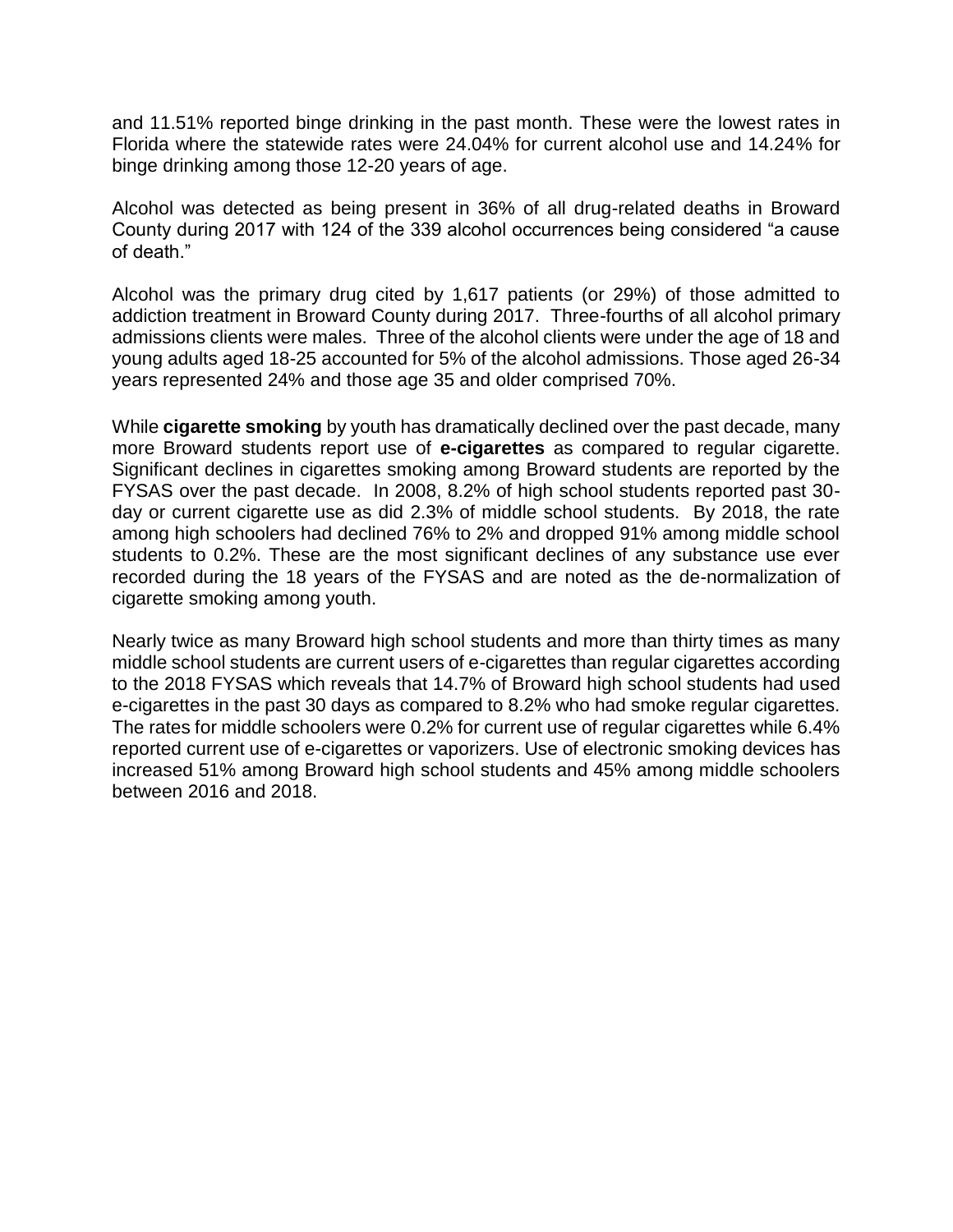## Percent of Broward Middle and High School Students reporting Vaporizer/E-Cigarette Use in the Past 30 Days: 2016 - 2018



[Remainder of Page intentionally left blank]

## **Current Resource and Capacity Assessment**

Throughout its history, the Commission has acquired and leveraged a variety of monetary, human capital, and in-kind resources to execute its mission. Current resources include, but are not limited to funding, dedicated professional staff and consultants, Board of Governors, service provider network, community stakeholders, and diverse behavioral health programming. The Commission employs a number of comprehensive strategies to achieve its goals and objectives. Successful strategies include the following:

| Media campaigns                   | Drug awareness programming in schools         |
|-----------------------------------|-----------------------------------------------|
| <b>Community newsletters</b>      | Youth leadership activities                   |
| <b>Health fairs</b>               | Youth group support                           |
| Community and parent events       | Mentoring programming                         |
| Family support programming        | Service learning projects                     |
| Data and surveillance reports and | Prevention and early interventions screening, |
| presentations                     | assessment and referral                       |
| Training curriculum               | Public policy advocacy                        |
| Conferences and training          | Community education and awareness             |
| <b>Technical assistance</b>       | Community meetings and dialogues              |
| <b>Toolkits</b>                   | Coalition building                            |
| Evidence-based interventions      | Community coordination and action             |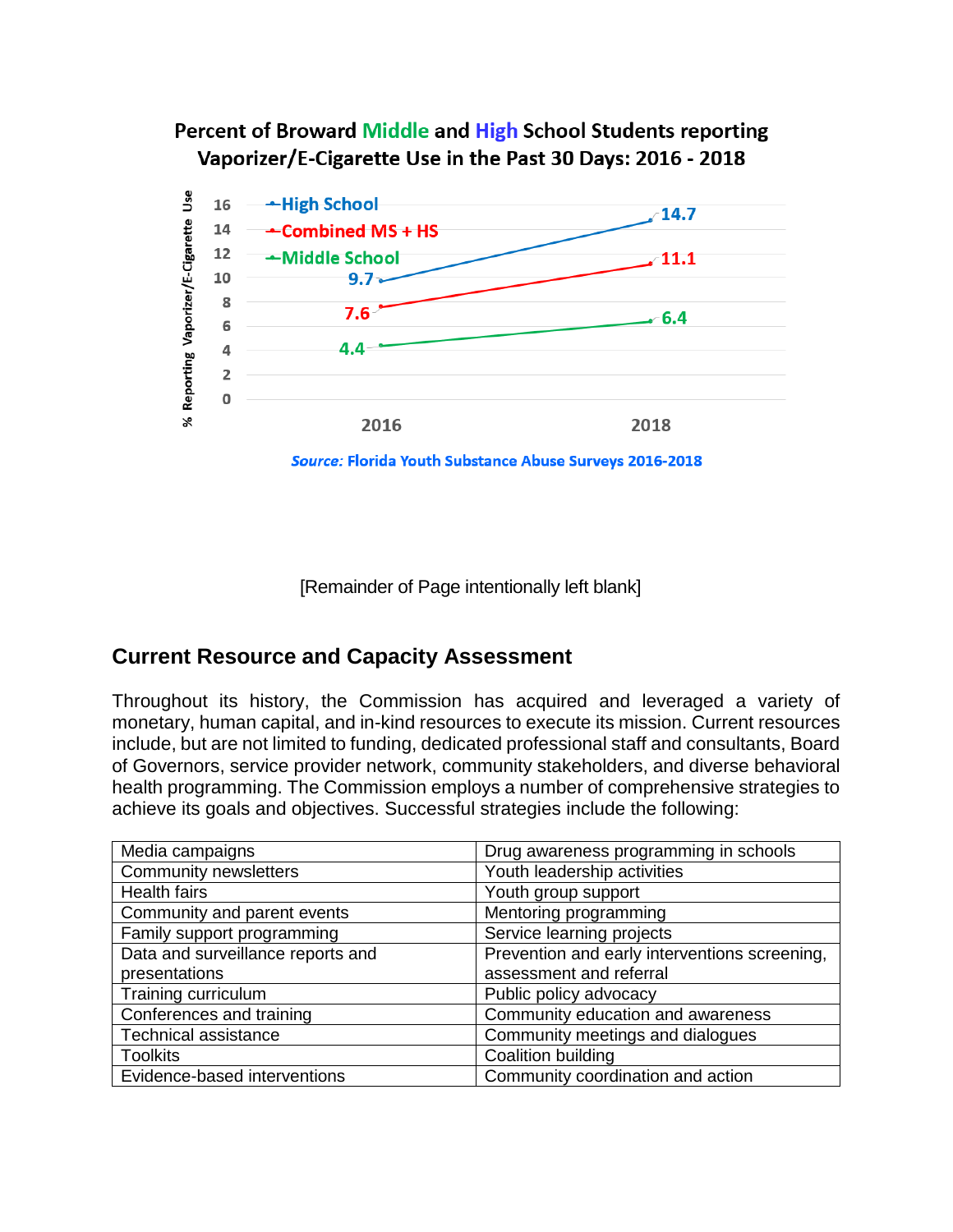The Commission has aligned its strategic objectives with its interventions and programs. These programs increase capacity assessment through identified and selected strategies and programming have been implemented at target sites throughout Broward County.

Currently funded and operated programs are found in Appendix B.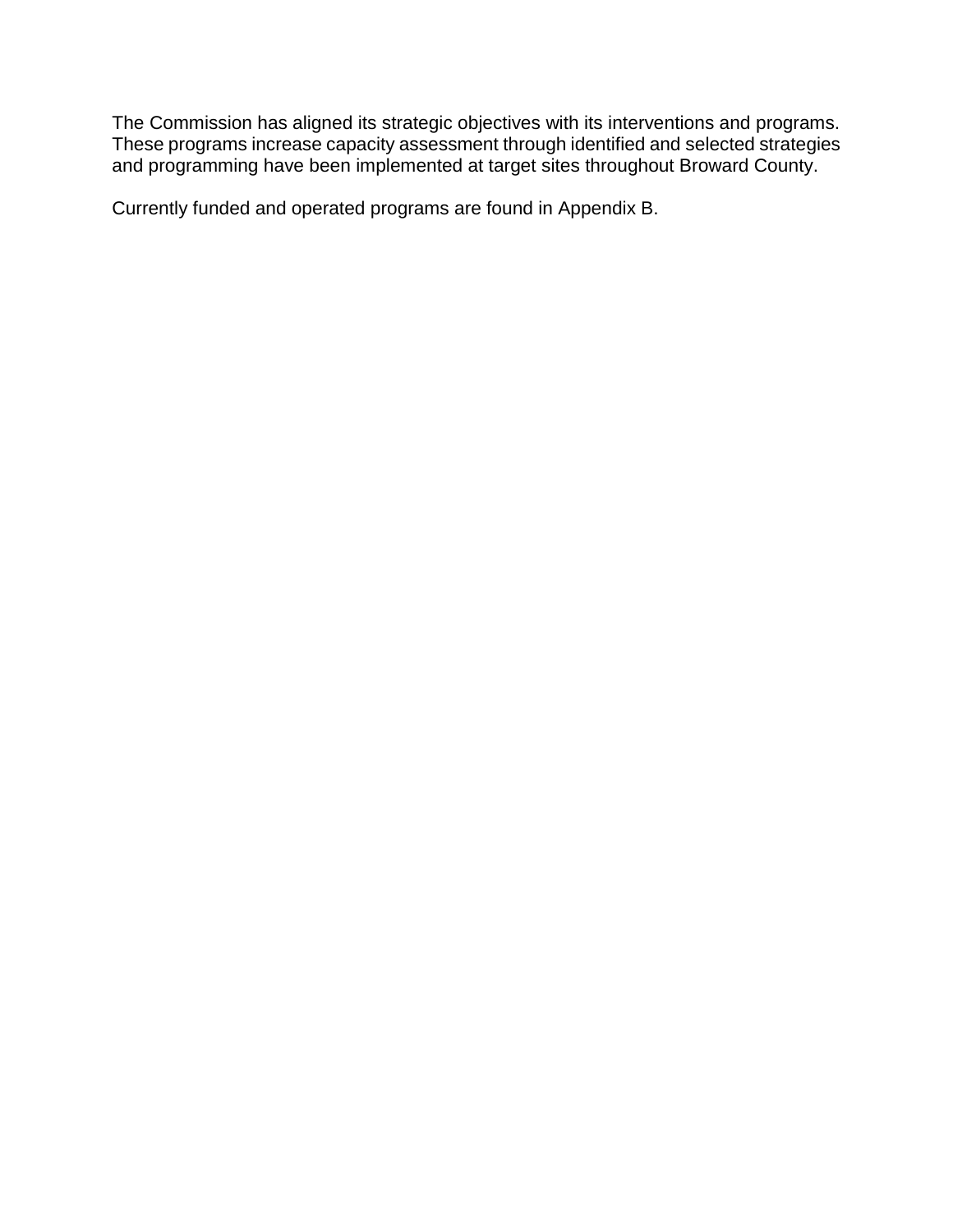## **Goals and Objectives**

The following goals and objectives have been established by the Commission to guide activities and programming, promoting behavioral health and wellness in Broward County from 2019 - 2022. These goals and objectives along with the associated strategies and key performance indicators are directed to the Commission's target population. **This target population includes youth, adults, and older adults in Broward County inclusive of those with increased risk, vulnerable, and special needs groups such veterans and LGBT persons.** 

**Goal 1:** Improve behavioral health among youth and adults in Broward County

- **Objective 1:** Reduce alcohol, drug related deaths, and other serious consequences in Broward County by 5-%**\***
- **Objective 2:** Prevent incidence rates and reduce underage drinking prevalence rates among Broward County youth by 10-%**\***
- **Objective 3:** Prevent incidence rates and reduce the increasing prevalence of Broward County youth reporting marijuana use by 10-%**\***
- **Objective 4:** Prevent incidence rates and reduce mental, emotional, and behavioral, and health risk among Broward County youth and adults by 5-%**\***
- **Objective 5:** Prevent incidence rates and reduce the increasing prevalence rate of Broward County youth reporting electronic cigarette use by 5-%\*

*\*NOTE: Percent Change Format reflects that the percent of change is different than change in percentage points.* 

## **Goal 1 Implementation Strategies**

The following are the implementation strategies associated with Goal 1:

- Implement social and health marketing campaigns; social norms
- Support evidence-based and health promotion programs
- Continuation of policy recommendations and changes through ordinance, regulation and compliance checks
- Information dissemination for media literacy, media advocacy, and mass media

## **Goal 1 Key Indicators**

The following outlines the key indicators and associated data sources for objectives within Goal 1: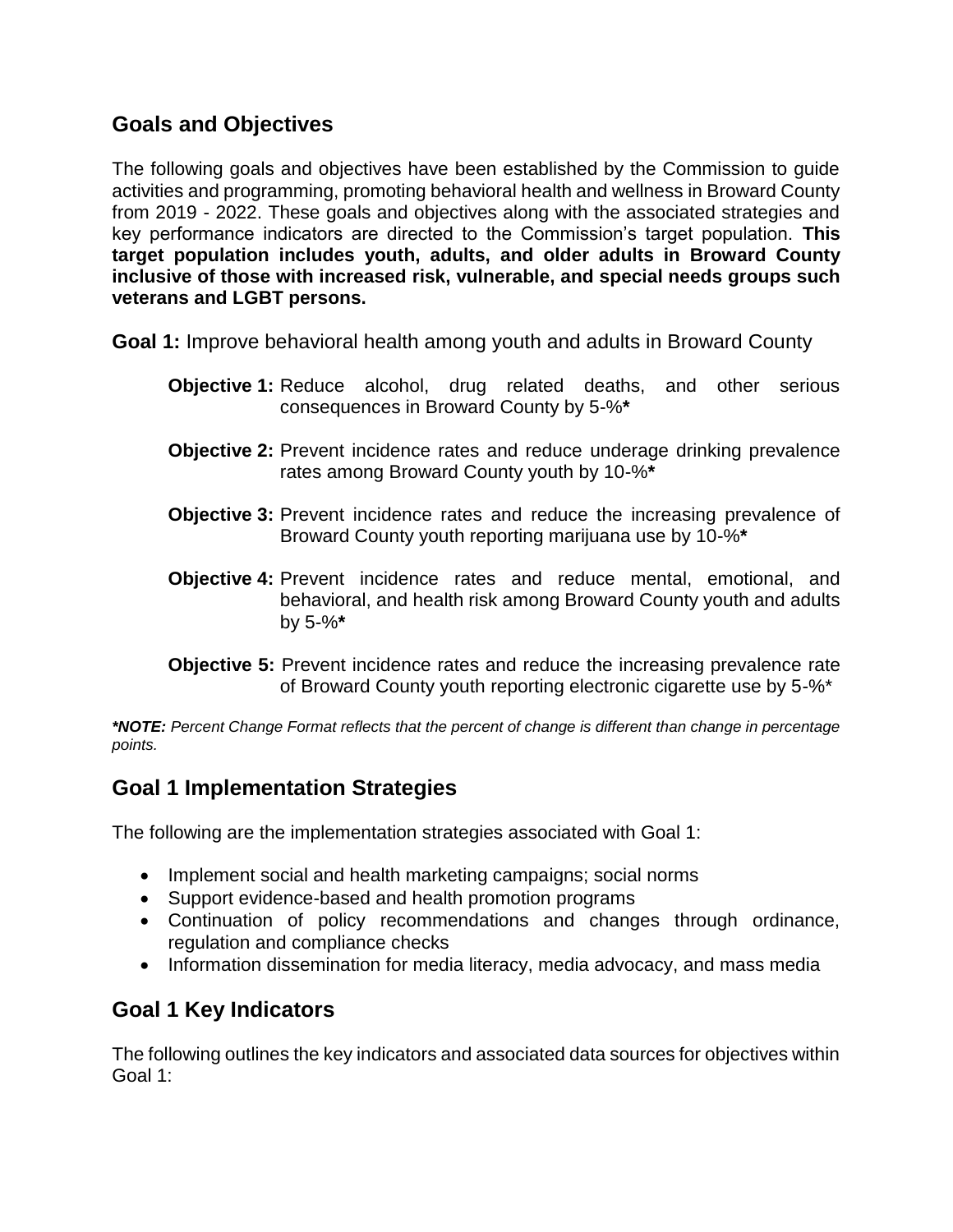#### **Objective 1 Key Indicators**

- Reduce opioid overdose deaths (Florida Medical Examiner Commission Report)
- Increase compliance with prescription medication regulation (Florida Prescription Drug Monitoring Program)
- Increase awareness of risk and harmful consequences of alcohol abuse and dependence among youth and adults (National Survey on Drug Use and Health Substate Data)
- Increase number of Broward County municipalities with mandatory vendor alcohol retail sales training (Florida Division of Alcohol and Tobacco)
- Reduced deaths related to synthetic cannabinoids, cathinones, and other new psychoactive substances (Florida Medical Examiner Commission Report)
- Reduce the prevalence of youth reporting use of prescription pain relievers. (Florida Youth Substance Abuse Survey)
- Reduce the number of Poison Exposure Calls in Broward County for synthetic cathinones, synthetic cannabinoids, and other new psychoactive substances

(Florida Poison Information Center)

#### **Objective 2 Key Indicators**

- Increase rate of merchant compliance with underage alcohol sales (Florida Division of Alcohol and Tobacco)
- Reduce the prevalence of youth reporting alcohol use (Florida Youth Substance Abuse Survey)

#### **Objective 3 Key Indicators**

- Reduce the prevalence of youth reporting marijuana and synthetic marijuana use (Florida Youth Substance Abuse Survey)
- Increase awareness of risk and harmful consequence of marijuana use among youth and adults

(National Survey on Drug Use and Health Substate Data)

#### **Objective 4 Key Indicators**

- Reduction in youth and adults attempting suicide\*\* (CDC Youth Risk Behavior Surveillance System; National Survey on Drug Use and Health Substate Data)
- Reduction in youth reporting bullying \*\* (CDC Youth Risk Behavior Surveillance System)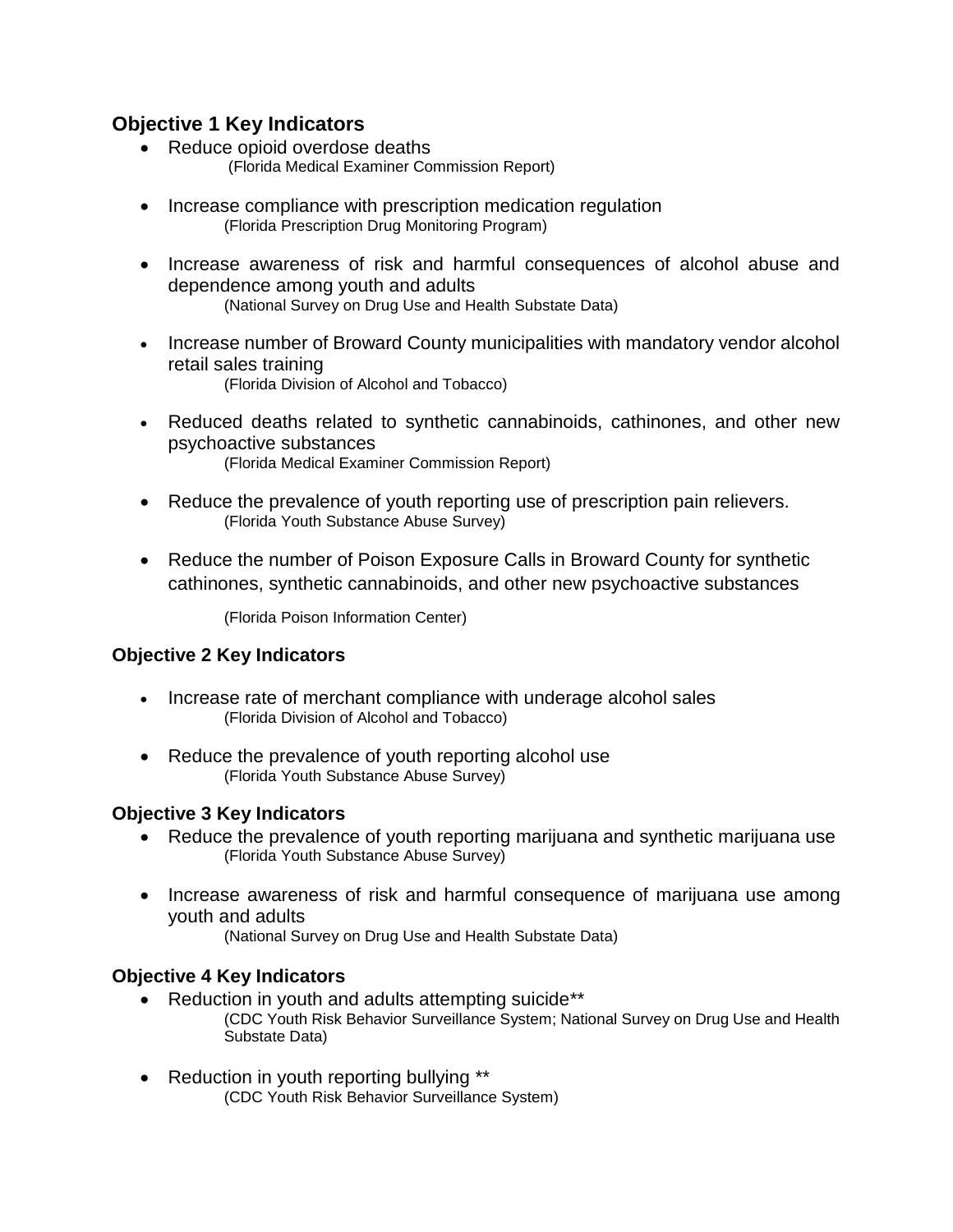- Reduction in youth and adults reporting consideration of suicide\*\* (CDC Youth Risk Behavior Surveillance System; National Survey on Drug Use and Health Substate Data)
- Reduction in youth and adults reporting depression\*\* (CDC Youth Risk Behavior Surveillance System; National Survey on Drug Use and Health Substate Data)
- Reduction in childhood trauma associated with child welfare incidents involving caregivers with mental health and/or substance abuse conditions\*\* (Florida Department of Children and Families)

*\*\*NOTE:* indicators will be addressed by the Broward Suicide Prevention Coalition

#### **Objective 5 Key Indicators**

- Reduced prevalence of youth reporting electronic cigarette use (Florida Youth Substance Abuse Survey)
- Increase knowledge and awareness of risk and harmful consequences of electronic cigarette use (Florida Youth Substance Abuse Survey)

**Goal 2:** Build community capacity to promote behavioral health wellness

**Objective 1:** Increase primary prevention activities and health promotion resources in Broward County by 10%

**Objective 2:** Increase number of trainings and participants in behavioral health educational programs by 20%

## **Goal 2 Implementation Strategies**

The following are implementation strategies associated with Goal 2:

- Grant funding and resource acquisition
- Provider training and technical assistance
- Implementing evidence-based programming
- Community coalition building through continuation of action team initiatives.

## **Goal 2 Key Indicators**

The following outlines the key indicators and associated data sources for objectives within Goal 2: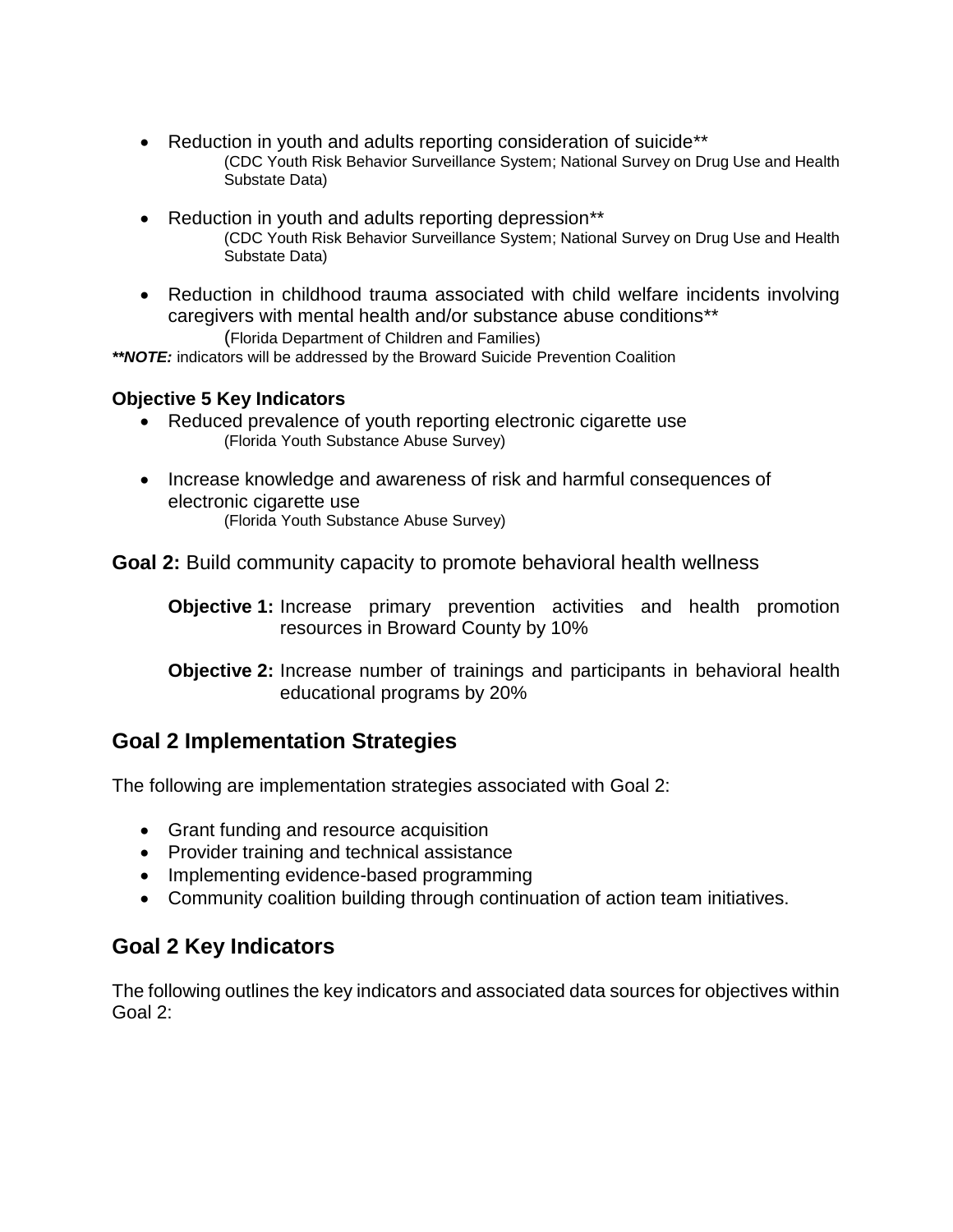#### **Objective 1 Key Indicators**

- Increase prevention and behavioral health promotion resources with information dissemination, education, and evidence-based programming. (CBHDP MHFA grant & BBHC)
- Increase number of convening's (forums, meetings, summits, and community conversations) to bring community residents together on issues of shared importance

(CBHDP MHFA grant & BBHC)

#### **Objective 2 Key Indicators**

- Increase in behavioral health and prevention education programs and trainings (CBHDP MHFA grant & BBHC)
- Increase number of community providers and First Responders trained in behavioral health programming. (CBHDP MHFA grant & BBHC

## **Future Capacity Building**

#### **Procurement Plan**

In 2019, the Commission will seek qualified organizations and subcontract the provision of a comprehensive array of behavioral health strategies and programs delivering mental health promotion and substance abuse prevention for children and adults in Broward County. Subcontracted organizations will be a combination of grassroots entities and those who have a proven track record of high quality performance and historical success in the provision of prevention services in compliance with solicitation criteria. Subcontractors will be expected to comply with the Commission's service, administrative, fiscal, and data requirements. Subcontractors must be financially stable, employ appropriate technology and possess the capacity to provide effective, accessible, and responsive services to individuals, families, and communities as aligned with the goals and objectives in this Plan.

#### **Funding Allocation**

The Commission will subcontract with an array of providers based on the available funding the Commission receives from the Broward Behavioral Health Coalition as determined by the Florida Department of Children and Families. This funding originates from several sources: state general revenue; Temporary Assistance to Needy Families; Federal Community Mental Health Block Grant; Substance Abuse Prevention and Treatment Block Grant; and other grants, contracts, or awards. Each funding source requires special criteria and compliance conditions.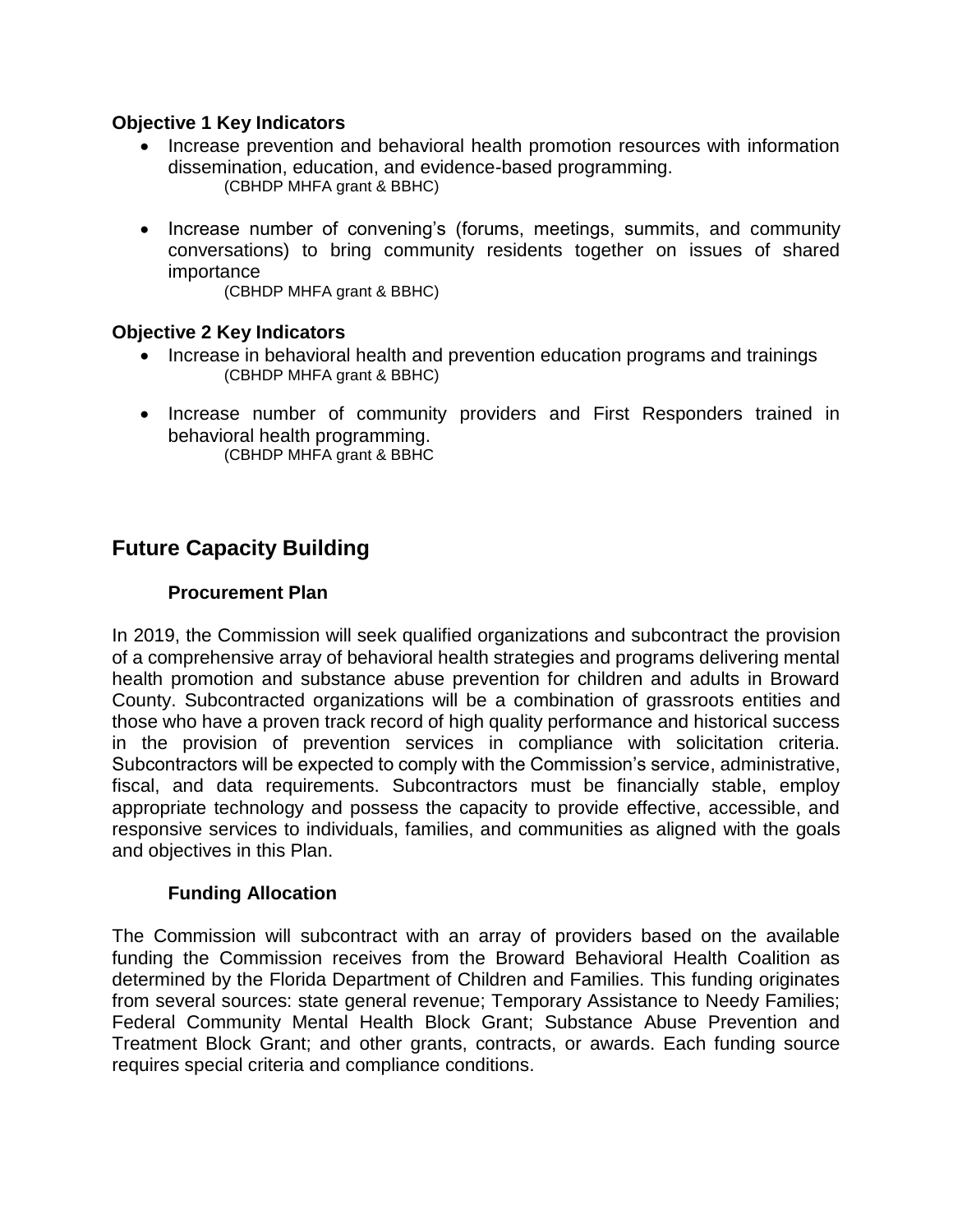Currently, the Commission receives \$3,171,973.20 in funding from the Broward Behavioral Health Coalition. The Commission matches this funding with investment from United Way of Broward County, including \$150,817 in cash match and \$350,000 of inkind support, and additional secured funding.

The following pie chart reflects the allocation of resources by the Broward Behavioral Health Coalition (BBHC) and United Way of Broward County (UWBC) to each programming area:



The Commission's procurement process promotes financial responsibility among subcontracted providers to ensure direct service management and limit unnecessary expenditures. Providers are expected to implement and manage policies and procedures that detect and prevent potential or suspected fraud, waste, and abuse in service delivery administration. Goals and objectives outlined in this Plan will guide subcontractor procurement, outcomes, and reporting.

Appendix B also includes all other current Commission programs and coalitions.

#### **Provider Development**

The Commission seeks to initiate capacity building among Broward County behavioral health providers engaged in substance abuse and mental health prevention programming. To employ capacity building, the Commission recognizes the need to strategically plan with key partner and stakeholder organizations. This planning will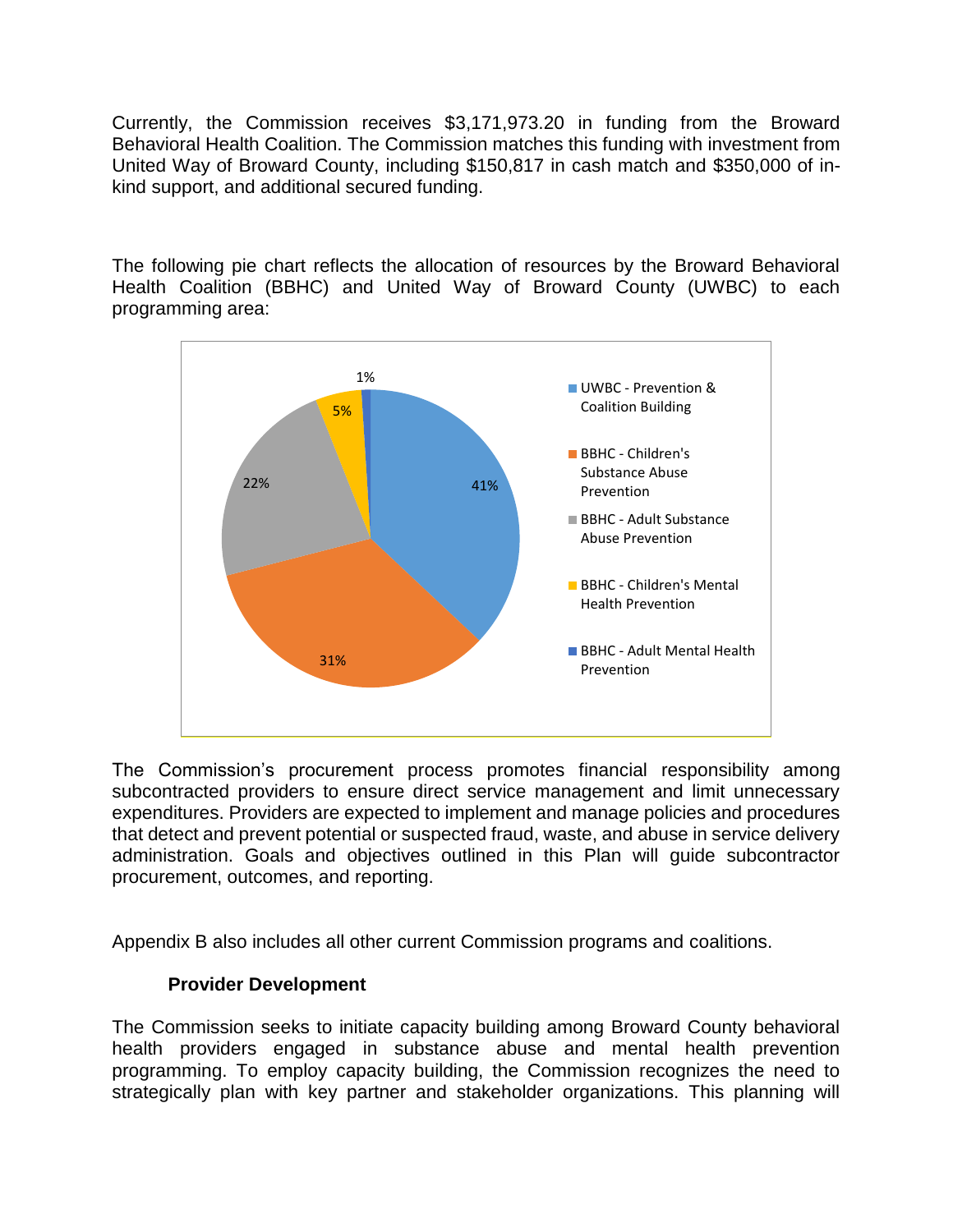establish a framework for evidence-based program implementation, provider coaching and technical assistance, information and performance management, outcome measurement, continuous quality improvement, and learning community deployment. The Commission has established a collaborative affiliation with Broward Behavioral Health Coalition, Broward County's substance abuse and mental health managing entity. The Commission will work with Broward Behavioral Health Coalition to increase provider competence and application of evidence-based practices designed to address substance abuse and mental health. The Commission wants to ensure subcontracted providers have knowledge, skills, and resources to successfully execute evidence-based programming. The Commission recognizes capacity building for its community-based provider network organizations as a participatory process. The Commission will conduct facilitated meetings with providers to discuss adoption and implementation of substance abuse and mental health evidence-based programming.

Providers will be engaged in discovery activities and an environmental scan to evaluate capacity. The Commission will develop and administer an evidence-based practice readiness assessment with providers measuring their existing infrastructure for evidencebased programming.

The Commission will coordinate and conduct training to prepare organizations for effective evidence-based intervention administration and quality service provision. Training topics include understanding evidence-based practices, implementing evidencebased interventions, monitoring and adhering to fidelity, managing performance, determining and measuring outcomes, and employing continuous quality improvement.

Along with its provider network, the Commission will determine a meaningful approach to coaching and technical assistance. This includes the feasibility and framework for establishing a learning community. The Commission and providers will explore and agree upon a practical data and performance management system.

#### **Community Development**

The Commission will continue to work with Broward County communities to form alliances among municipalities, neighborhoods, and stakeholders to bring mental health promotion and substance abuse prevention to the local level. The Commission will assists parents, youth, and concerned citizens with implementing social and environmental strategies that promote healthy and drug-free living.

#### **Evaluation Plan**

The Commission will continue using available surveillance data from a variety of sources. The Commission will track drug-related mortality rates using information available from the Florida Department of Law Enforcement Medical Examiners' Commission. The Commission will access treatment admissions and youth risk behaviors from the Department of Children and Families. To analyze trend data, the Commission will use information available from SAMSHA's Center for Behavioral Health Statistics. These data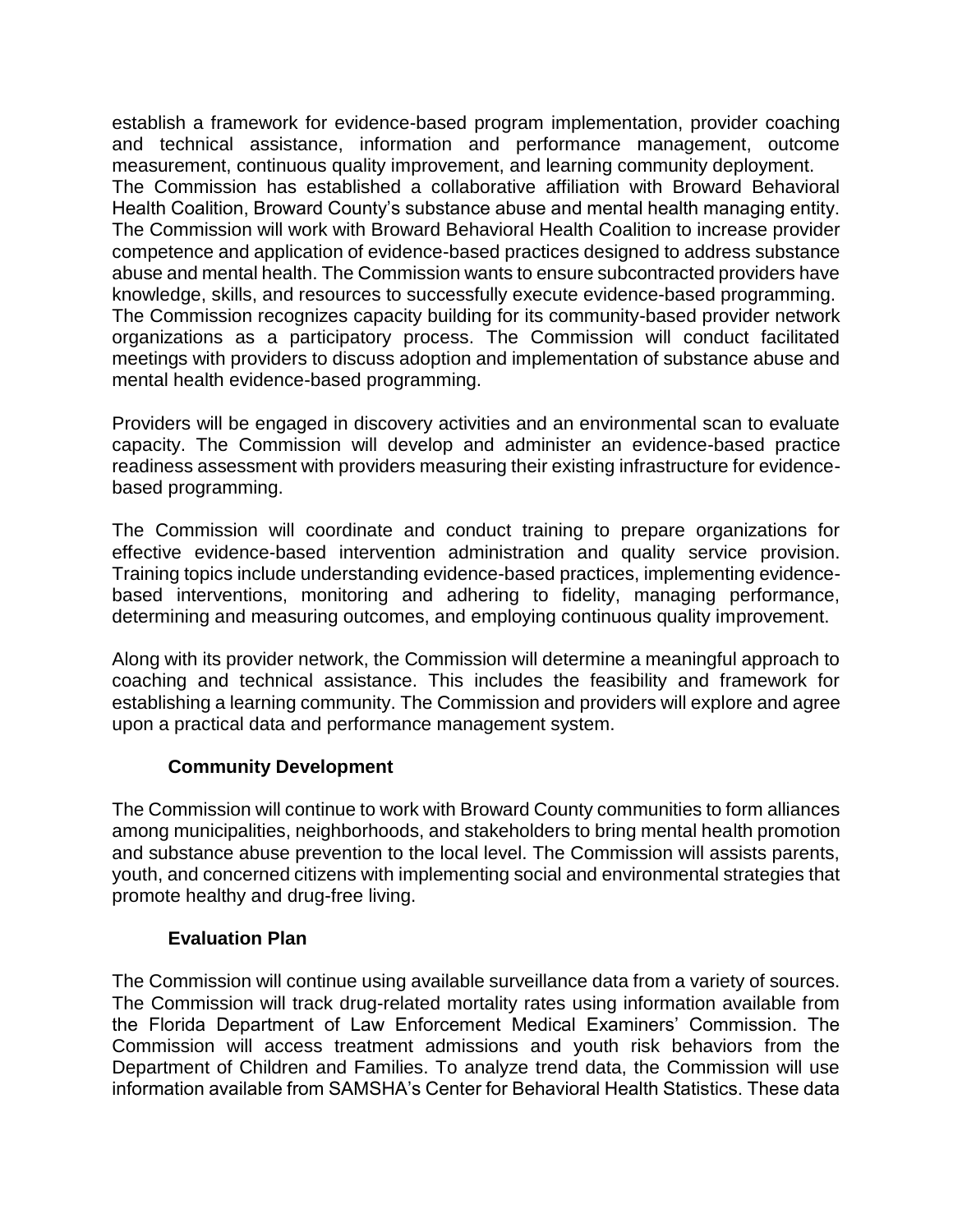sources will allow the Commission to complete an in-depth analysis comparing trends in Broward County to state and national trends. The Commission's subcontracted epidemiologist will seek other information on drug use patterns using ethnographic data. The Commission will initiate internal data collection and analysis to evaluate the success of subcontracted programming. The Commission will employ a mixed methods approach and collect both quantitative (surveys) and qualitative data (interviews and focus groups). The Commission will develop and utilize quality measurable outcomes for targeted and comparative analysis. A continuous feedback loop will be facilitated between the Commission, Broward Behavioral Health Coalition, subcontracted providers, and the community.

Current literature suggests that in order to decrease the susceptibility of substance use and abuse, programming need to focus their efforts on resiliency by targeting an increase in protective factors and a decrease in risk behaviors. Therefore, the Commission will employ a pre- (baseline data) and post-test design to evaluate the effectiveness of programs. In addition, the Commission will investigate a participant's perceived quality of life and participant satisfaction using electronic data collection methods.

The Commission will include a strong and vigorous evaluation requirement as a part of its Intention to Negotiate process. Each subcontracted provider will be required to track at least three measurable outcomes. All data collected in this process will be closely evaluated by Commission staff using acceptable collection and analysis practices.

[Remainder of Page intentionally left blank]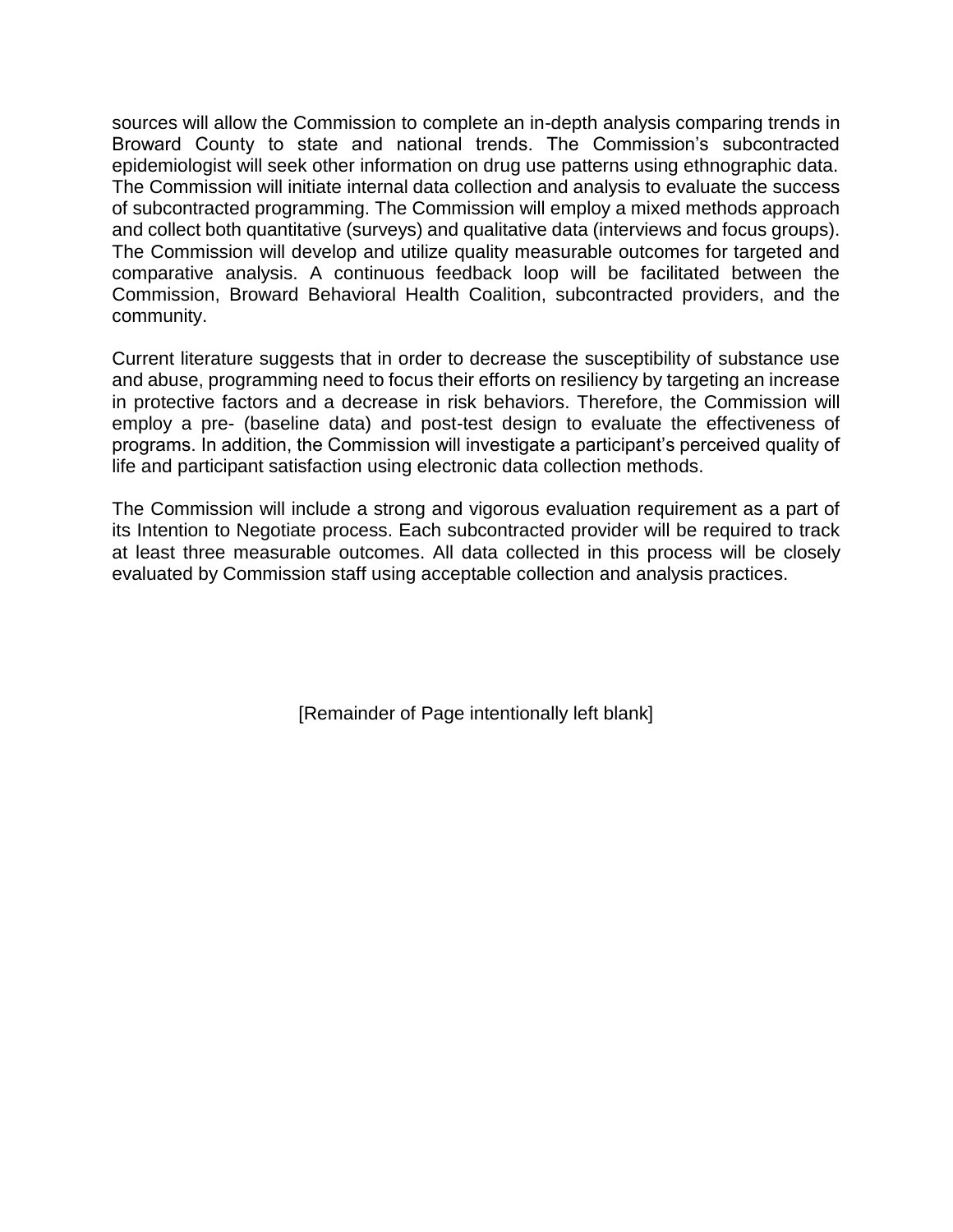## **APPENDICES**

## **APPENDIX A: Problem Statement and Community Needs Assessment Tool.**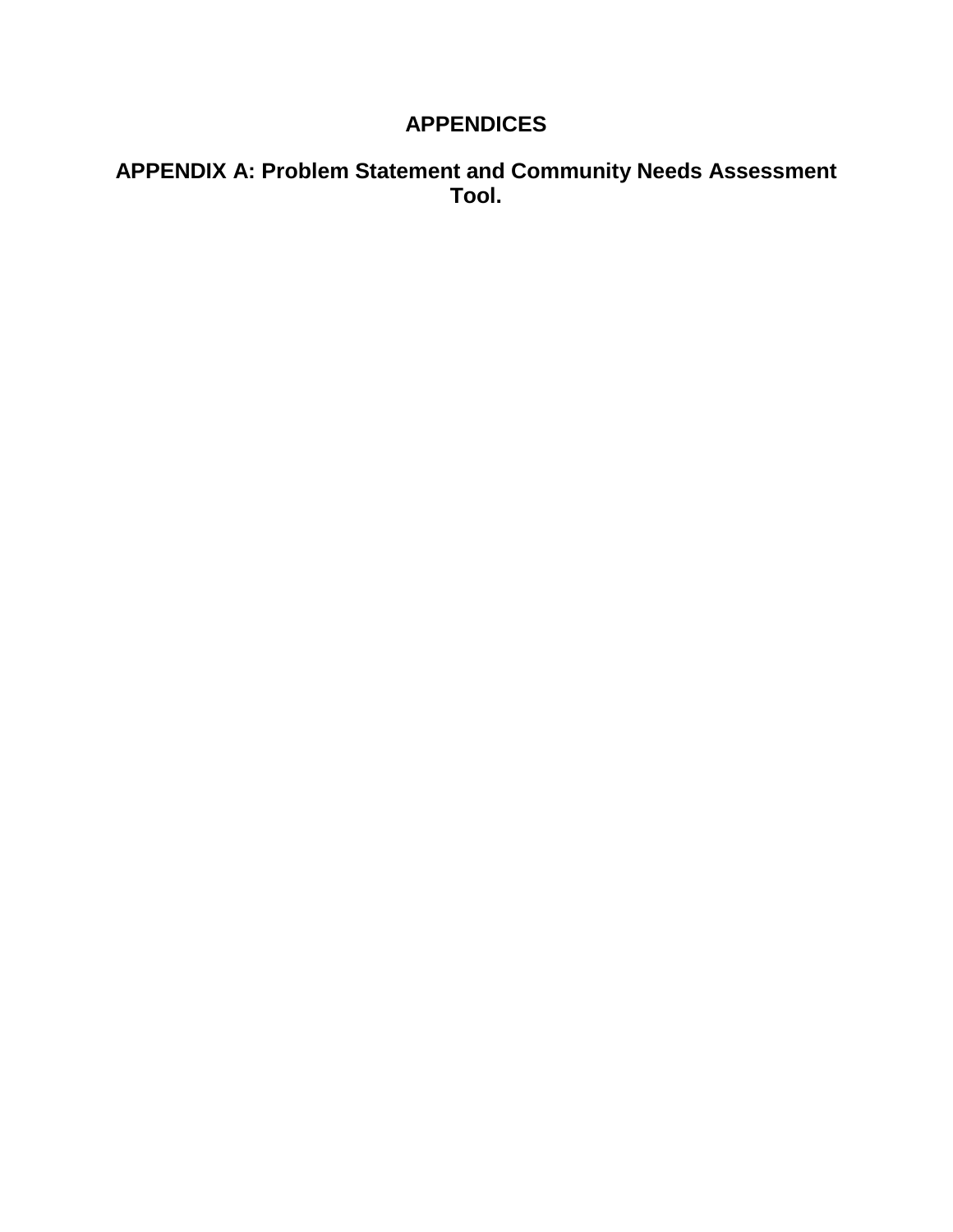## **APPENDIX B: Current Program Descriptions**

#### **Commission on Behavioral Health and Drug Prevention Funded via Broward Behavioral Health Coalition 2018-2019**

Archways, Inc./Archways Substance Abuse Prevention Program – provides universal substance abuse prevention programming for a minimum of 800 children ages 6 - 12 and youth ages 13 – 17. The Evidence-Based Program (EBP) interventions include LifeSkills Training (LST) and Positive Action (PA). School-based services are provided throughout Broward County. A summer component will also be provided at three community-based partner agencies who serve at risk youth involved with the dependency system and/or youth with behavioral health challenges that elevate the risk for substance use. The EBP models are designed to address the social and psychological factors that can lead to substance use and other high risk behaviors through the use of facilitated discussion, structured small group activities and sequenced curricula to build resilience and help children and youth develop the skills necessary to resist pro-drug influences.

Broward Partnership for the Homeless/Targeted Outreach for Persons Experiencing Homelessness – The Broward Partnership and the Task Force for Ending Homelessness are submitting a collaborative application to support the *Targeted Outreach for Persons Experiencing Chronic Homelessness (TCO)* project. The TCO project will utilize the evidence-based practice of Brief Strengths-Based Case Management for Substance Abuse Prevention. The services provided in this model include access to care, health education, outreach-centered case management, behavioral health support, clinical outreach, and benefit eligibility assistance. The target population for the TCO project is persons experiencing chronic homelessness in Broward County. The key program components include pre-engagement, engagement, and service delivery, focusing on Brief Strengths Based Case Management for Substance Abuse Prevention, clinical interventions, and peer support designed to target the chronically homeless population. Through coordinated street outreach activities, the TCO team will engage persons experiencing chronic homelessness, in their environment, in order to begin prevention and intervention services, as well as facilitate access to the behavioral health, primary care, and social services delivery systems. The TCO team will engage at least 250 individuals experiencing chronic homelessness per year during pre-engagement and will deliver brief strengths-based case management and peer support services to at least 75 individuals experiencing chronical homelessness per year.

Firewall Centers, Inc. T.H.I.N.K Leadership Middle School Program – The program proposed by Firewall Centers is called T.H.I.N.K. Leadership, an integrated, comprehensive, academic and behavioral health selective prevention program. Through this program, Firewall Centers will serve 200 low-income, high-need students in 6th-8th grades. The public middle schools they attend are located in some of Broward County's highest-need neighborhoods including Pompano Beach, Sunrise, and Lauderhill. The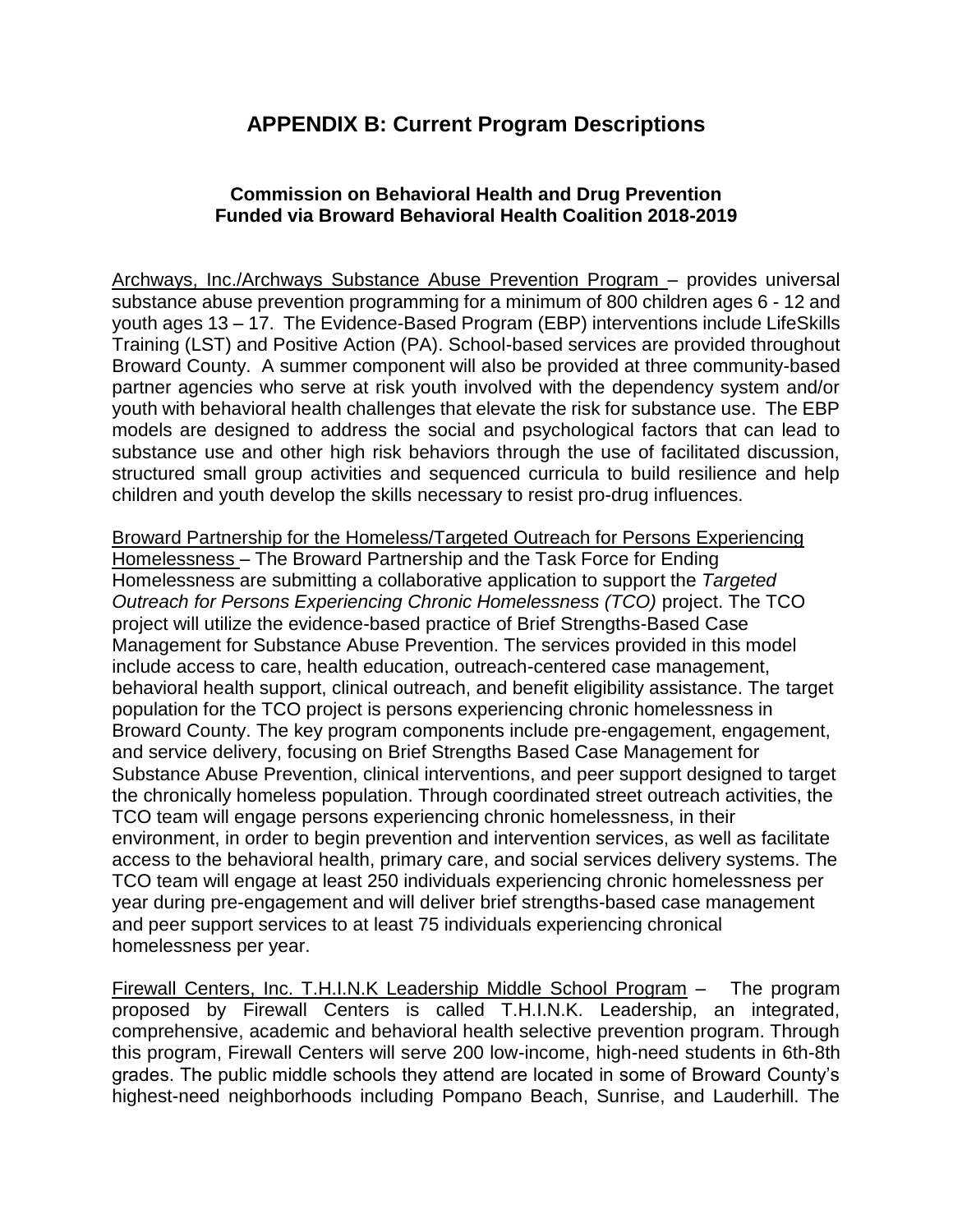program will serve low-income students with unique needs, and all students are eligible to apply. The goals of T.H.I.N.K. Leadership are to address the academic, socialemotional, and developmental needs of students, and the program's daily, school-based services help students achieve academic success, build resiliency, improve grades/graduation rates, develop a positive outlook, pro-social relationships with peers and adults, and positive decision-making skills including choosing to live healthy and drug-free lives. The evidence-based model to be provided by a Prevention Specialist is Life Skills Training. Specifically, Firewall Centers will use the Botvin LifeSkills Training program. Botvin LifeSkills Training is a substance abuse prevention program based on 30+ years of scientific research. Botvin' s program has been deemed as a best practice in peer-reviewed literature (SAMHSA's National Registry of Evidence-based Programs and Practices) and is used to prevent tobacco, alcohol, marijuana use, and violence by targeting psychological and social factors in students ages 7-18. There are 30 lessons, and each program participant will have a Botvin workbook.

First Call for Help of Broward, Inc. d/b/a 211-Broward/2-1-1 Broward Helpline – is the 24 hour comprehensive helpline, providing free, confidential crisis and suicide counseling, empathetic listening and information and referrals for social services including mental health and substance abuse through this funding. Alternate funding sources allow the agency to provide information and referral for a wide range of additional issues including food, shelter, financial assistance, violence, relationship issues, stress, anxiety, family problems and other concerns.

Hanley Center Foundation, Inc./Comprehensive Approach to Prevention Services – provides universal substance abuse prevention programming for a minimum of 596 16 - 18 children and 893 youth 18 – 21. The Evidence-Based interventions include LifeSkills Transitions training for children and youth. Services are provided at five Alternative High Schools in Broward County. Through this project provider will increase knowledge about alcohol, tobacco, and marijuana use and reduce pro-drinking attitudes among program participants.

Hanley Center Foundation, Inc./ Provider Prevention Partnership Grant – offers the Alcohol Literacy Challenge program in Broward County, serving 3,500 students per school year. Facilitators implement 10 Active Parenting programs in Broward County in schools, churches and community centers each year and serve 120 parents. Additionally, Hanley Center Foundation trains primary care professionals, employers, business leaders, faith leaders, school personnel and educators, local police and corrections officers, mental health providers, volunteers, young people, and families throughout Broward County in Mental Health First Aid. After completing the course and passing an examination, participants are certified for three years as a Mental Health First Aider. Provider aims to train and certify 150 individuals each year in the community in Mental Health First Aid.

Institute for Child and Family Health, Inc./Substance Abuse Prevention Program – provides universal substance abuse prevention programming for a minimum of 600 Elementary and Middle School students in the City of Pembroke Pines using LifeSkills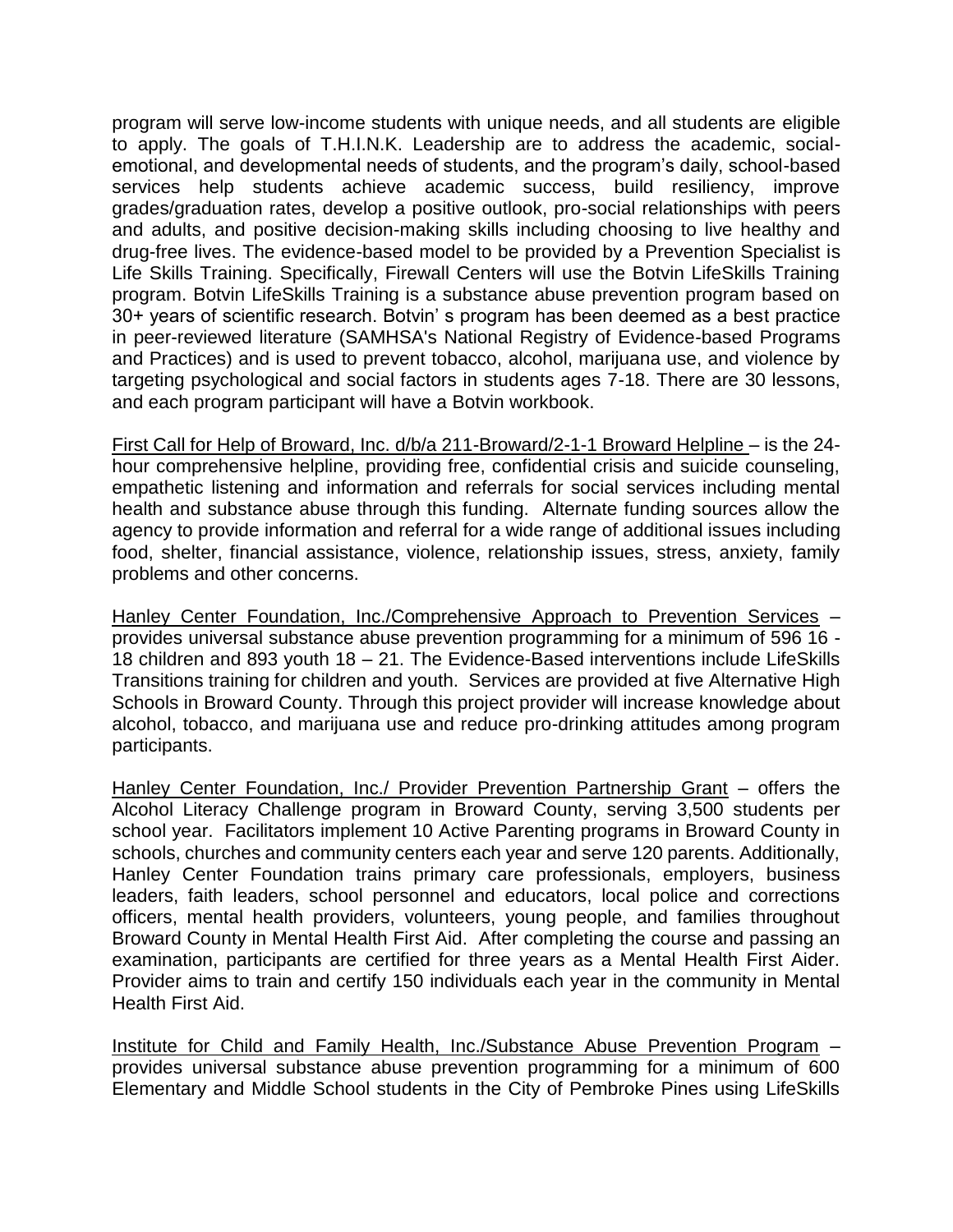Training (LST) as its Evidence-Based model. Services are provided at three Elementary and three Middle Schools in southern Broward County. LST is a 15 week program designed to address the social and psychological factors that can lead to substance use and other high risk behaviors through the use of facilitated discussion, structured small group activities and sequenced curricula to build resilience and help children and youth develop the skills necessary to resist pro-drug influences.

South Broward Hospital District – Memorial Healthcare System/ Community Access to Resources, Education and Support (CARES) – provides universal substance abuse prevention programming for a minimum of 3,150 children and 250 parents/caregivers throughout Broward County. The Evidence-Based interventions include LifeSkills training for children and youth and Guiding Good Choices for adults. Services are provided at convenient locations including public elementary and middle schools and charter schools serving lower socioeconomic students and their families; faith-based and community venues; and the City of Hollywood Parks and Recreations Department.

SunServe/Interactive Journaling Program – provides Adult Behavioral Health Indicated Prevention services to increase the skills necessary to navigate identity issues, increase protective factors, mitigate feelings of isolation and rejection, prevent substance abuse, and victimization for under-served Lesbian, Gay, Bisexual, and Transgender (LGBT) populations. The Evidence-Based program Interactive Journaling operationalizes, or "tailors" the Trans-theoretical Model of Change and relies on principles of Cognitive Behavioral Therapy (CBT) and Motivational Interviewing. The program shall serve a minimum of 140 LGBT individuals throughout Broward County for an average of eight (8) sessions per participant. Individuals shall also receive comprehensive assessments prior to the initiation of services. The program shall operate at SunServe, located in Wilton Manors, and which has a large LGBT population. Public transportation is accessible and convenient to participants.

#### **Coalitions & Events**

United Way of Broward County Commission on Behavioral Health & Drug Prevention (UWBCCBHDP) is [a broad-based substance abuse coalition dedicated to reducing](http://www.drugfreebroward.org/About-Us)  [substance abuse and its consequences.](http://www.drugfreebroward.org/About-Us) UWBCCBHDP directs initiatives to prevent and treat substance abuse. UWBCCBHDP coordinates social marketing and programming aimed at promoting optimal health through the reduction of risky behaviors and the development of protective factors that prevent substance misuse and promote behavioral health

Broward Youth Coalition Leadership Program (BYC) - BYC is a countywide youth leadership coalition made up of middle and high school students with a with a mission of creating positive youth development using a public health approach and promoting substance abuse prevention by proactively promoting protective factors in young people. Through training and education youth to plan and implement substance abuse prevention